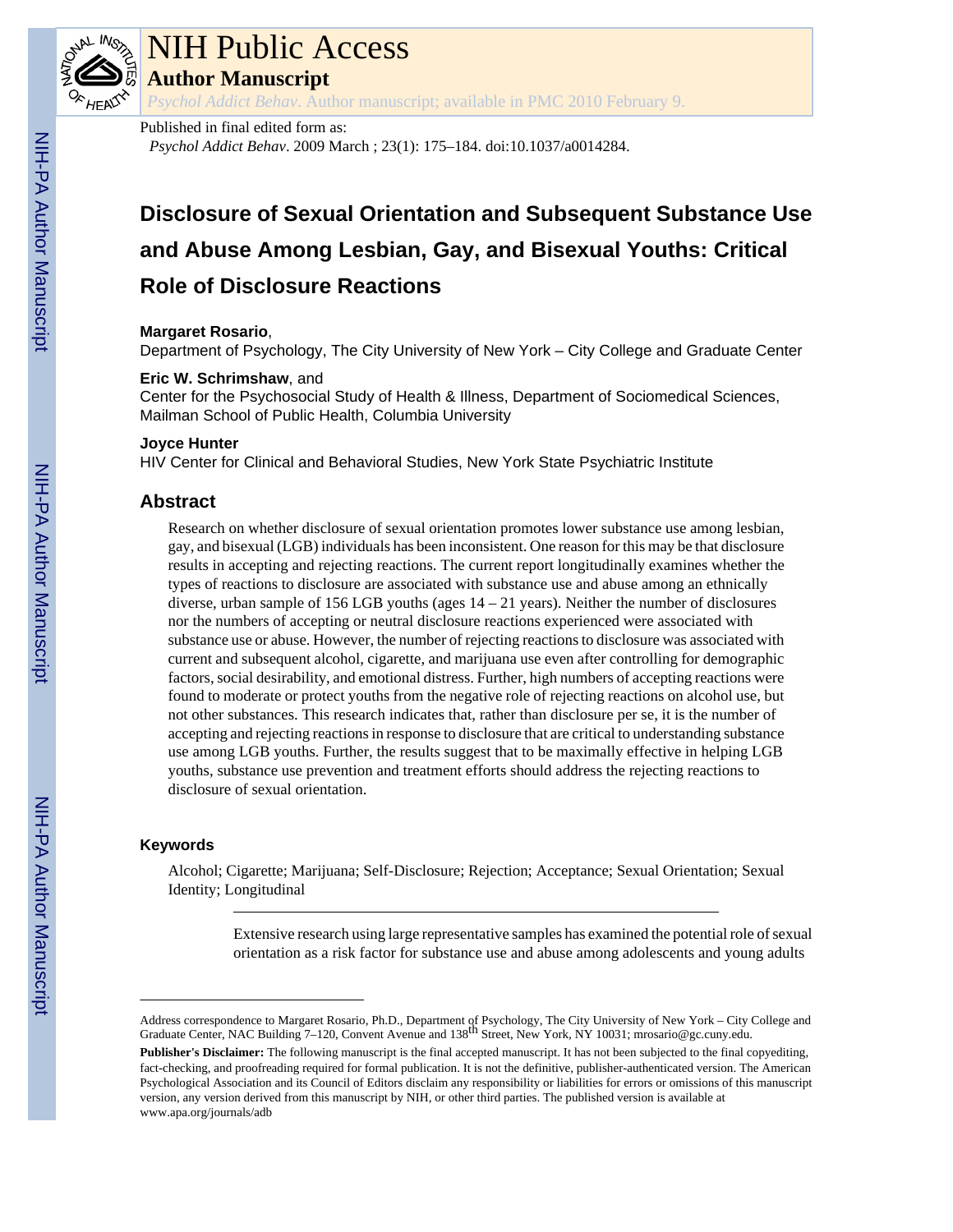(e.g., Bontempo & D'Augelli, 2002; Eisenberg & Wechsler, 2003a; Russell, Driscoll, & Truong, 2002). A recent meta-analysis of this research concludes that lesbian, gay, and bisexual (LGB) youths are significantly more likely to report alcohol, tobacco, and other drug use than are heterosexual youths (Marshal et al., 2008). The meta-analysis also finds that the higher risk among LGB youths occurs among both sexes and regardless of definition of sexual orientation (e.g., self-identification as LGB, same-sex attractions; Marshal et al., 2008). Another metaanalysis finds sexual-orientation disparities in substance abuse (Meyer, 2003). Despite the considerable research demonstrating differences with heterosexuals, not all LGB youths report substance use, indicating that sexual orientation alone does not account for the disparity and implying that other risk or protective factors related to sexual orientation may be involved (Hughes & Eliason, 2002). Although critical for theoretical, preventative, and intervention efforts, the reasons why some LGB youths report increased levels of substance use and abuse remain under-examined.

The substance use and abuse reported by some LGB youths must be examined and understood within the context of the youths' unique experiences and challenges (Rosario, Schrimshaw, & Hunter, 2006). One major developmental event involves accepting and disclosing their sexual orientation to others (what is commonly referred to as "coming out"). Not only is the act of disclosing to others an indication of self-acceptance, but disclosure may also reduce the stresses associated with concealing one's sexual orientation, and serve as a necessary precursor to obtaining support from friends and family (Cass, 1979; Morris, 1997; Rosario, Hunter, Maguen, Gwadz, & Smith, 2001; Savin-Williams, 1998; Troiden, 1989; see Corrigan & Matthews, 2003, for review). Indeed, the theorized benefits of disclosure of sexual orientation are consistent with the larger theoretical literature on the benefits of disclosure (Greene, Derlega, & Matthews, 2006; Pennebaker, 1989; Stroebe, Schut, & Stroebe, 2006) and the negative consequences of concealment (Larson & Chastain, 1990; Pachankis, 2007). As such, disclosure has been widely hypothesized to be associated with increased self-esteem, social support, and psychological adjustment among LGB populations (e.g., D'Augelli, Hershberger, & Pilkington, 1998; D'Augelli, Grossman, & Starks, 2005; Elizur & Ziv, 2001).

By extension, disclosure is hypothesized to be related to substance use, such that LGB individuals who do not disclose may use various licit and illicit substances to cope with their feelings of shame and discomfort. However, the empirical literature examining the relation between disclosure and substance use has been largely inconsistent. Although disclosure to family has been associated with fewer problems with alcohol consumption among lesbians and gay men (DiPlacido, 1998; Stall et al., 2001; Whittington, 2000), as the disclosure hypothesis maintains, other studies have found no association between disclosure and alcohol, tobacco, or drug use among LGB youths (Rosario, Rotheram-Borus, & Reid, 1996; Rosario, Schrimshaw, & Hunter, 2004; Wright & Perry, 2006). Furthermore, and contrary to the hypothesis, several studies of LGB individuals have found that disclosure is associated with significantly greater alcohol and drug use (Kipke et al., 2007; Klitzman, Greenberg, Pollack, & Dolezal, 2002; McKirnan & Peterson, 1989; Thiede et al., 2003; Wong, Kipke, & Weiss, 2008). In addition, although disclosure to parents has been associated with reduced alcohol abuse (Stall et al., 2001; Whittington, 2000), these same studies find that greater disclosure to friends is associated with greater drug use and alcohol abuse. Reasons for the inconsistent associations between disclosure of sexual orientation and substance use and abuse remain relatively under-examined.

One potential explanation is the failure of most studies to consider the potential reactions that LGB individuals encounter when they do disclose. Although disclosure of sexual orientation to family, friends, and others is an important part of the coming-out process for LGB youths, reactions to disclosure vary considerably and these reactions are not within the youths' control. LGB youths frequently disclose to a close friend before disclosing to parents and other family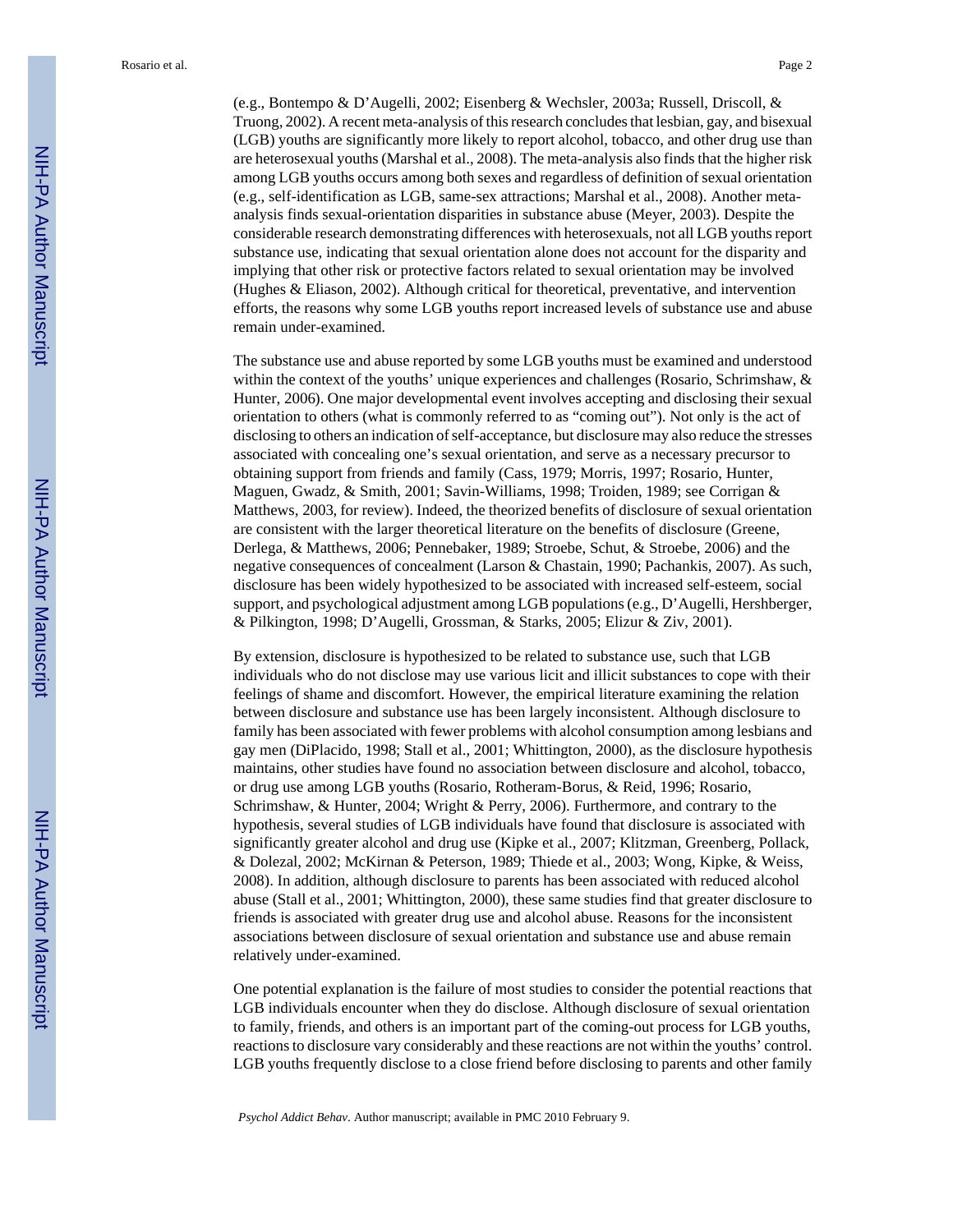members (Beals & Peplau, 2006; D'Augelli et al., 1998; Grossman & Kerner, 1998), and although friends' reactions tend to be accepting, many LGB youths worry about losing friends due to their sexual orientation (Diamond & Lucas, 2004). Indeed, openness about one's sexual orientation is related to more victimization in school (D'Augelli, Pilkington, & Hershberger, 2002), suggesting that disclosure to friends and acquaintances may have potential negative consequences. Disclosure to mothers typically occurs before disclosure to fathers, but the reactions of parents typically do not differ by sex (D'Augelli et al., 2005; Savin-Williams & Ream, 2003). In comparison to friends, who are typically supportive, parental reactions to disclosure are variable (Merighi & Grimes, 2000; Savin-Williams, 2001; Valentine, Skelton, & Butler, 2003). Although many parents are supportive or accepting (27%–55%; D'Augelli et al., 2005; D'Augelli et al., 1998; Savin-Williams & Ream, 2003), a significant number of LGB youths experience intolerant and rejecting reactions (12%–51%) including experiences of verbal abuse, threats, and physical victimization (D'Augelli et al., 1998). Thus, it is unsurprising that the main reasons LGB youths report for not disclosing to a parent is fear of negative reactions and rejection (D'Augelli et al., 2005).

Clearly, the psychological and behavioral implication of disclosure should differ depending on whether the reaction is one of acceptance versus rejection. Accepting reactions should have salutary effects on health and health behaviors. By contrast, rejecting reactions should have negative effects. The possible reasons for the differential impact of these two types of reactions are many (see Corrigan & Matthews, 2003 for review). Whereas accepting reactions may relieve fears of rejection and lead to a new source of support, rejecting reactions may result in additional stressors (including verbal and physical confrontation), the loss of support and increased social isolation, and the reinforcement of negative self-image. Accounting for disclosure reactions results in a more nuanced hypothesis of disclosure than what is prevalent in the literature and may explain why the relation between disclosure and substance use has been inconsistent. Indeed, no studies were found that examined the association between reactions to disclosure and substance use or abuse. However, a few studies have examined the association between parental reactions to youths' disclosure and the youths' mental health. LGB youths who experienced more rejecting (or fewer accepting) reactions to disclosure have been found to report poorer psychological adjustment (Elizur & Ziv, 2001; D'Augelli, 2002). However, the associations with disclosure (without considering reaction to disclosure) were largely nonsignificant (D'Augelli, 2002).

Although we anticipate that accepting reactions are associated with lower substance use, and rejecting reactions are associated with higher substance use, most LGB youths probably have experienced both types of reactions. Indeed, most LGB youths experience more positive reactions to disclosure than negative reactions (D'Augelli et al., 1998; 2005; Savin-Williams & Ream, 2003). Thus, the question arises whether experiencing a large number of accepting reactions might compensate for the experience of rejecting reactions. Indeed, if accepting reactions lead to greater self-esteem and greater support as noted above, then such accepting reactions should serve a stress-buffering role to protect youths from the negative consequences of rejecting reactions. This type of moderating relation, in which positive aspects of social relationships serve to protect against stress and other negative events, has been widely hypothesized in the larger literature on stress and health (e.g., Lepore, 1992; Peirce, Frone, Russell, & Cooper, 1996; Wills & Cleary, 1996; see Wills & Fegan, 2001 for review).

The current report builds on our own earlier work and that of others to examine not only the relations between disclosure of sexual orientation and substance use and abuse, but also whether reactions of others to disclosure prove more important for substance use. Specifically, we hypothesize that the extent to which LGB youths have disclosed their sexual orientation will not be significantly associated with substance use, but rather that the number of accepting and rejecting reactions that youths have experienced in reaction to their disclosure will be most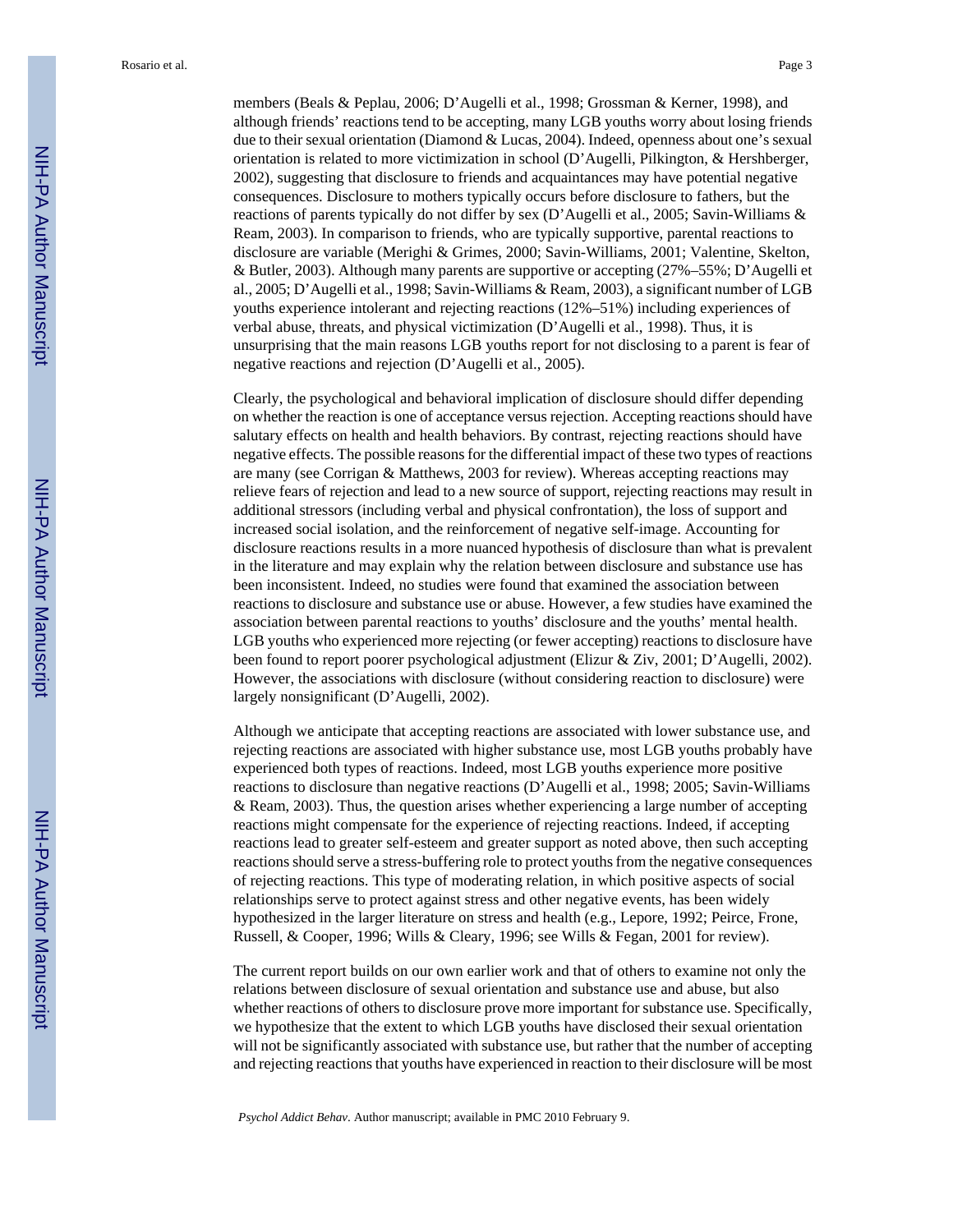predictive. We also hypothesize that accepting reactions to disclosure will serve a salutary or buffering effect to counteract the negative effects of rejecting reactions on substance use. In contrast to earlier research in this area, which has been exclusively cross-sectional, the current report longitudinally examines these issues on subsequent substance use and abuse. Moreover, because the relations between disclosure or disclosure reactions and substance use may be confounded by other factors (e.g., emotional distress, social desirability), we rule out such rival explanations of substance use.

#### **METHOD**

#### **Participants**

One-hundred and sixty-four youths, ages 14 to 21 years, were recruited from three LGBfocused community-based organizations (CBOs, 85%) and two LGB college student organizations (15%) in New York City. Eight youths were excluded because they did not meet eligibility criteria, resulting in a final sample of 156 youths (49% female), mean age of 18.3 years ( $SD = 1.65$ ). The 156 youths identified as lesbian or gay ( $66\%$ ), bisexual (31%), or other (e.g., "free spirit", "confused" 3%). They were Latino (37%), Black (35%), White (22%), or Asian and other ethnic backgrounds (7%). Of the youths, 34% reported having a parent who received welfare, food stamps, or Medicaid; these youths were classified as low socioeconomic status (SES) and the remainder as high SES.

#### **Procedure**

Youths provided voluntary and signed informed consent. The Commissioner of Mental Health for New York State waived parental consent for youths under age 18. Instead, an adult at each CBO served *in loco parentis* to safeguard the rights of every minor in the study. The university's Institutional Review Board and recruitment sites approved the study.

A 2- to 3-hour structured interview was conducted at recruitment (Time 1) with follow-up interviews occurring 6 and 12 months later (Times 2 and 3, respectively). Youths were interviewed between October 1993 and June 1994, with follow-up interviews conducted through August 1995. The retention rates were  $92\%$  ( $n = 143$ ) for the 6-month assessment and 90% (*n* = 140) for the 12-month assessment. Youths lost to one or more follow-up assessments did not differ from those interviewed at all three assessments on any demographic factors or any other Time-1 variable examined in this report (e.g., disclosure, substance use, emotional distress). Youths received \$30 at each interview.

#### **Measures of Sexual Orientation Disclosure & Disclosure Reactions**

Four primary disclosure variables were employed in the study: The number of important individuals disclosed to, the number of accepting reactions to disclosure, the number of rejecting reactions to disclosure, and the number of neutral reactions to disclosure. Specifically, youths were asked to identify all the individuals who were (or had been) important to them and who knew or suspected their sexual orientation. For each of these individuals, youths reported whether these individuals learned about it from the youths (i.e., disclosure) or from others, discovered on their own, or came to suspect the youths' sexuality. Counts were computed of the numbers of individuals who were aware of the youths' sexuality by any of these various means at Time 1. The youths also indicated whether they perceived each individual's reaction to disclosure as accepting, neutral (i.e., neither accepting nor rejecting), or rejecting.<sup>1</sup> A count

<sup>&</sup>lt;sup>1</sup>The disclosure reactions are based on the youths' own self-reported perceptions of the reaction, not on objective characteristics of the reactions themselves. Thus, youths may differ on the types of reactions they perceive as rejecting (or accepting). We believe it is the youths' perceptions, rather than the objective qualities of the reactions, that are likely to be most important for subsequent behavioral outcomes.

*Psychol Addict Behav*. Author manuscript; available in PMC 2010 February 9.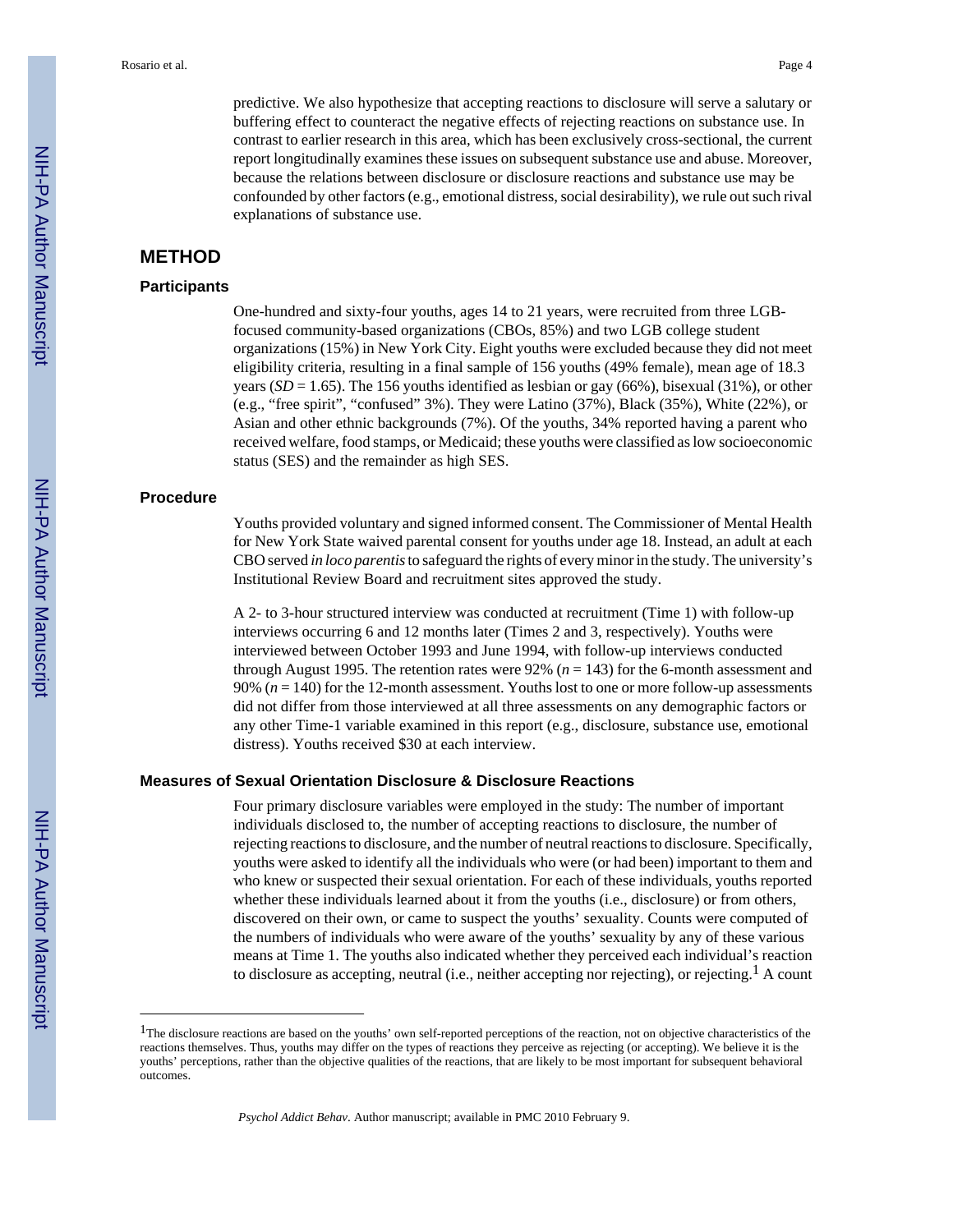of each of these three types of disclosure reactions at Time 1 was computed as the number of individuals who accepted, were neutral, or rejected the youth. Disclosure and disclosure reactions were assessed at all three longitudinal assessments. However, because few new disclosures occurred at Time 2 and Time 3, the current report focuses only on disclosures and reactions by Time 1. In addition, descriptive information about disclosure was obtained, including the youths' report of the individual to whom they first disclosed and how old the youths were when every nominated individual learned about their sexual identity.

#### **Measures of Substance Use and Abuse**

The quantity of cigarette, alcohol, and marijuana use, as well as the frequency of alcohol and marijuana use, were assessed at all three assessments with the Alcohol and Drugs Schedule (ADS). The ADS, which has demonstrated good test-retest reliability (Rosario, Hunter, & Gwadz, 1997), was adapted from several measures used in national surveys of substance use among youths. It was adapted to include the street terms commonly used for substances in New York City (see Rosario et al., 1997 for details). All questions measured substance use in the past 3 months at Time 1, and within the past 6 months (since the last interview) at each subsequent assessment. The average quantity of cigarette use per day was assessed on a 7-point scale ranging from "*Did not smoke cigarettes in the past [three/six] months"* (0) to "*About two packs or more per day (over 35 cigarettes)*" (6). The quantity of alcohol and marijuana use consisted of how many drinks youths typically have when they drink or how many joints they usually smoke when they use marijuana. Because the distributions of quantity of alcohol and marijuana were positively skewed, the quantity of alcohol was computed as 0, 1, 2, or 3 or more drinks, and the quantity of marijuana as 0, 1, or 2 or more joints. The frequency of alcohol and marijuana use was the number of times youths had any alcoholic drink in the past three/ six months and the number of times they smoked marijuana in the past three/six months. Given the positively skewed distributions of these data, the frequency of both alcohol and marijuana use was trichotomized to 0, 1 (i.e.,  $1 - 6$ ), and 2 (i.e., 7 or more) times.

The ADS also included symptoms associated with abuse of alcohol and other drugs. At all three assessments, symptoms were assessed with 11 items (e.g., "Felt you needed or were dependent on alcohol and/or drugs") derived from the Diagnostic Interview Schedule for Children (National Institute of Mental Health, 1992). A count of the number of items endorsed was computed as the index of substance abuse.

#### **Measures of Potential Covariates**

Three aspects of emotional distress were measured at all assessment periods. Depressive and anxious symptoms during the past week were assessed using the Brief Symptom Inventory (BSI; Derogatis, 1993), with its 5-point response scale ranging from "*not at all"* (0) to *"extremely"* (4) distressing. The means were computed of the 6 items of depressive symptoms and the 6 items of anxious symptoms, with higher scores indicating greater distress  $(\alpha_{\text{depression}} = .81 \text{ to } .83 \text{ and } \alpha_{\text{anxiety}} = .80 \text{ to } .82 \text{ over the three assessments}).$  The BSI was selected because it has been validated among adolescent samples (Derogatis, 1993) and has been used with LGB youths (e.g., D'Augelli, 2002). In addition, conduct problems were assessed using a 13-item index based on items (e.g., skipping school, vandalism, stealing, fighting, running away) in the DSM-III-R (American Psychiatric Association, 1987). This measure has been previously used in a study of gay and bisexual male youths (Rotheram-Borus, Rosario, van Rossem, Reid, & Gillis, 1995). A count of the number of problems was computed.

The Marlowe-Crowne Social Desirability Scale (Crowne & Marlowe, 1964) was selfadministered at Time 1 using a true-false response scale to assess the degree to which youths provided socially desirable responses. A factor analysis of our data found 12 items that loaded on a single factor. A count of these 12 items was computed as our measure of socially desirable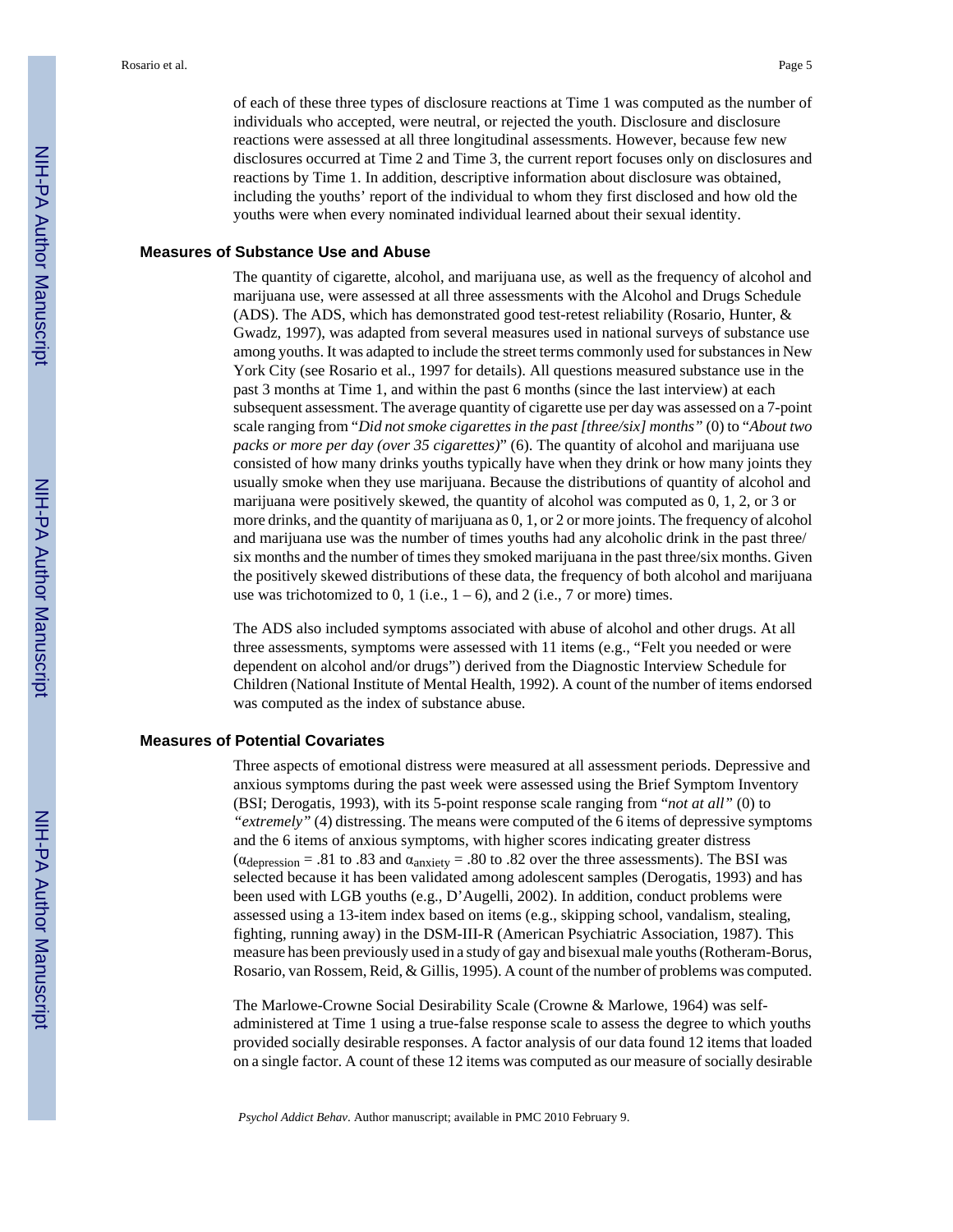response bias ( $\alpha = .74$ ). Similar procedures have been used elsewhere to reduce the Marlow-Crowne measure with LGB youths (Safren & Heimberg, 1999).

#### **Data Analysis**

To examine the role of disclosure and disclosure reactions on substance use and abuse, three sets of analyses were conducted. First, Pearson correlation coefficients were computed to provide an initial examination of the associations between the number of disclosures and the number of disclosure reactions of each type at Time 1 with various indicators of substance use and abuse at each assessment. Next, linear regression analysis was used to examine the relations of disclosure with each substance use outcome while simultaneously controlling for potential socio-demographic confounders of these relations. Further, to rule out the possibility that emotional distress may account for these relations, linear regression equations were recomputed with controls imposed for emotional distress. Linear regression was also used to assess whether accepting reactions moderated the relations between rejecting reactions and substance use, after controlling for covariates. For these analyses, as recommended by J. Cohen and colleagues (Cohen, Cohen, Aiken, & West, 2003), the accepting and rejecting reactions were centered about their means before their product was computed. The product term was entered hierarchically, after the main effects of accepting and rejecting reactions.

#### **Results**

Overall, substance use was prevalent among the LGB youths. At Time 1, 49% reported smoking cigarettes, 65% drinking alcohol, and 38% using marijuana in the past three months. At Time 2, 48% reported cigarette use, 73% alcohol use, and 48% marijuana use in the past six months. At Time 3, 58% reported cigarette use, 86% alcohol use, and 51% marijuana use in the past six months. These rates are particularly high given the illicit nature of marijuana use, the fact that the nearly all youths were too young (i.e., under age 21) to legally purchase alcohol or enter a bar, and many were too young to purchase cigarettes (i.e., under age 18).

Descriptive information on youths' disclosure of their sexual identity to others is provided in Table 1. At Time 1, all but four youths (97%, 152/156) had disclosed to someone. The youths waited approximately 4.8 years  $(SD = 3.5)$  since first awareness of their unfolding sexual orientation as LGB before disclosing to anyone. Approximately three years ( $M = 2.9$ ,  $SD =$ 2.3) elapsed since their first disclosure and Time 1. The target of the youths' first disclosure was usually a friend (57%). By Time 1, over 90% of youths had disclosed to one or more friends. In addition, by Time 1, many youths (79%) had disclosed to at least one parent and approximately two-thirds had disclosed to at least one sibling and at least one extended family member.

Most individuals became aware of the youths' sexual orientation by means of the youths' disclosure (see Table 2). However, over half of the youths also had at least one person who found out from someone else. Most individuals reacted positively to the youths' disclosure, with nearly all youths being accepted by at least one person to whom they disclosed (96%). Nevertheless, 55% of the youths reported being rejected by at least one person.

#### **Bivariate Relations Involving Substance Use**

The bivariate relations between disclosure and substance use and abuse were examined (Table 3). The total numbers of disclosures, as well as the numbers of accepting and neutral reactions to disclosure, were, at best, inconsistently related to substance use. However, the numbers of rejecting reactions to disclosure were consistently related to more substance use and abuse at Time 1 and Time 2.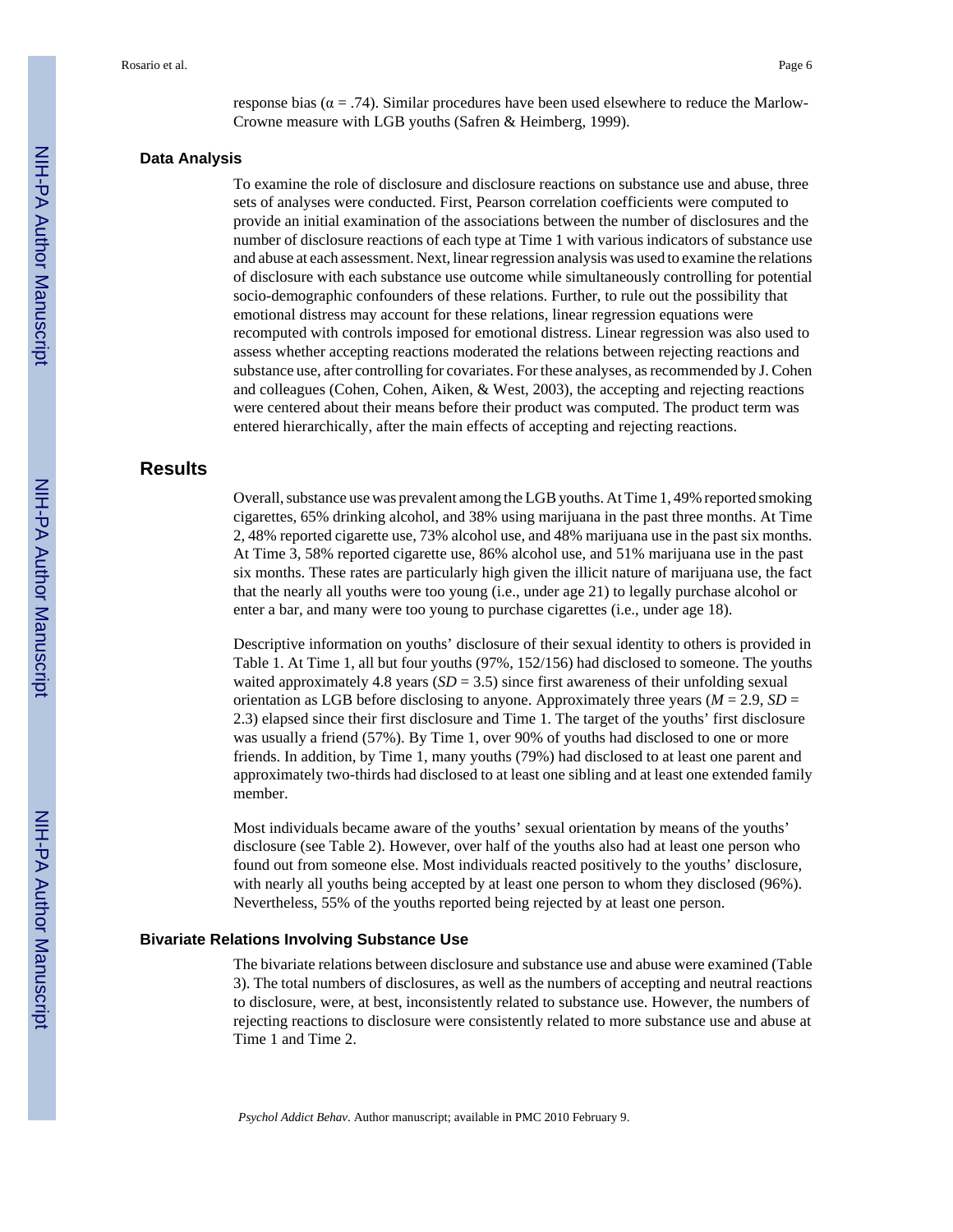#### **Potential Covariates**

We examined the relations between potential confounders of the relations between rejecting disclosure reactions and substance use. The findings indicated the need to control for sex, age, and social desirability. In addition, we controlled for emotional distress as a potential rival explanation for the observed link between rejection and substance use. Controls for family socioeconomic status, sexual identity as lesbian/gay vs. bisexual, and race/ethnicity were unnecessary, given only one significant finding emerged for each of these potential covariates, essentially what would be expected by chance alone ( $1.05 = .05 \times 21$  tests consisting of substance use at three times, and accepting, neutral, and rejecting disclosure reactions).

Female youths as compared with male youths significantly  $(p < .05)$  reported more rejecting reactions to disclosure  $(r = .17)$ , and substance abuse symptoms at Time 1  $(r = .18)$ , and more frequent use of alcohol at Time  $2 (r = .22)$ . Younger as compared with older youths smoked more cigarettes at Time 2 ( $r = -0.24$ ) and Time 3 ( $r = -0.23$ ) and used more marijuana at Time  $3(r = -.22)$ .

Social desirability was related significantly to several factors. Youths who provided more socially desirable responses reported more accepting reactions to disclosure  $(r = .16)$ . Youths providing more socially desirable responses also reported at Time 1 lower quantity of marijuana use  $(r = -16)$ , and fewer substance abuse symptoms  $(r = -21)$ . In addition, they reported less frequent marijuana use at Time 2 ( $r = -17$ ) and symptoms of substance abuse ( $r = -23$ ) at Time 3.

Emotional distress indicators of anxiety, depression, and conduct problems were related to disclosure reactions and to cotemporaneous substance use. Here we present the findings for Time 1 only, given that findings for Time 2 and Time 3 were comparable. Anxious symptomatology at Time 1 was significantly related to more rejecting reactions ( $r = .16$ ), as well as to more symptoms of substance abuse at Time  $1 (r = .27)$ . Depressive symptomatology at Time 1 was significantly related to fewer accepting reactions  $(r = -19)$  and greater quantity of marijuana use at Time 1  $(r = .18)$ . Conduct problems at Time 1 were significantly related to various Time 1 substance use indicators: greater quantity of tobacco, alcohol, and marijuana use  $(r = .39, .21,$  and .22, respectively), greater frequency of alcohol and marijuana use  $(r = .$ 18 and .20, respectively), and more substance abuse symptoms (*r* = .20).

#### **Multivariate Relations Involving Disclosure Reactions and Substance Use**

Multiple linear regression was used to control for sex, age, and social desirability when examining the relations between rejecting reactions and substance use. Regression equations were also computed that controlled for the aforementioned covariates and emotional distress indicators of anxiety, depression, and conduct problems that were cotemporaneous with substance use. Both sets of findings were comparable (see Table 4). Relative to the unadjusted (i.e., bivariate) correlations (Table 3), being rejected by those to whom the youths disclosed continued to be related to more substance use at Time 1 and Time 2. In addition, rejection was now related to more symptoms of substance abuse at Time 3.

#### **Moderating Role of Accepting Reactions**

Although accepting relations were not found to have a direct effect on substance use and abuse, as suggested earlier, they may moderate or buffer the negative role of rejecting reactions. To examine this hypothesis, we added the interaction term of accepting by rejecting reactions to the linear regression analyses described above. Four significant interaction terms were identified. All involved alcohol use, specifically frequency of alcohol use at Time 1 (β =  $-0.23$ ,  $\Delta R^2 = .05$ , F (1, 149) = 8.35, *p* <.005), quantity of alcohol at Time 1 ( $\beta = -.22$ ,  $\Delta R^2 = .04$ , F  $(1, 149) = 7.35, p < .01$ ), frequency of alcohol at Time 2 (β = −.16, ΔR<sup>2</sup> = .02, F (1, 136) = 3.76,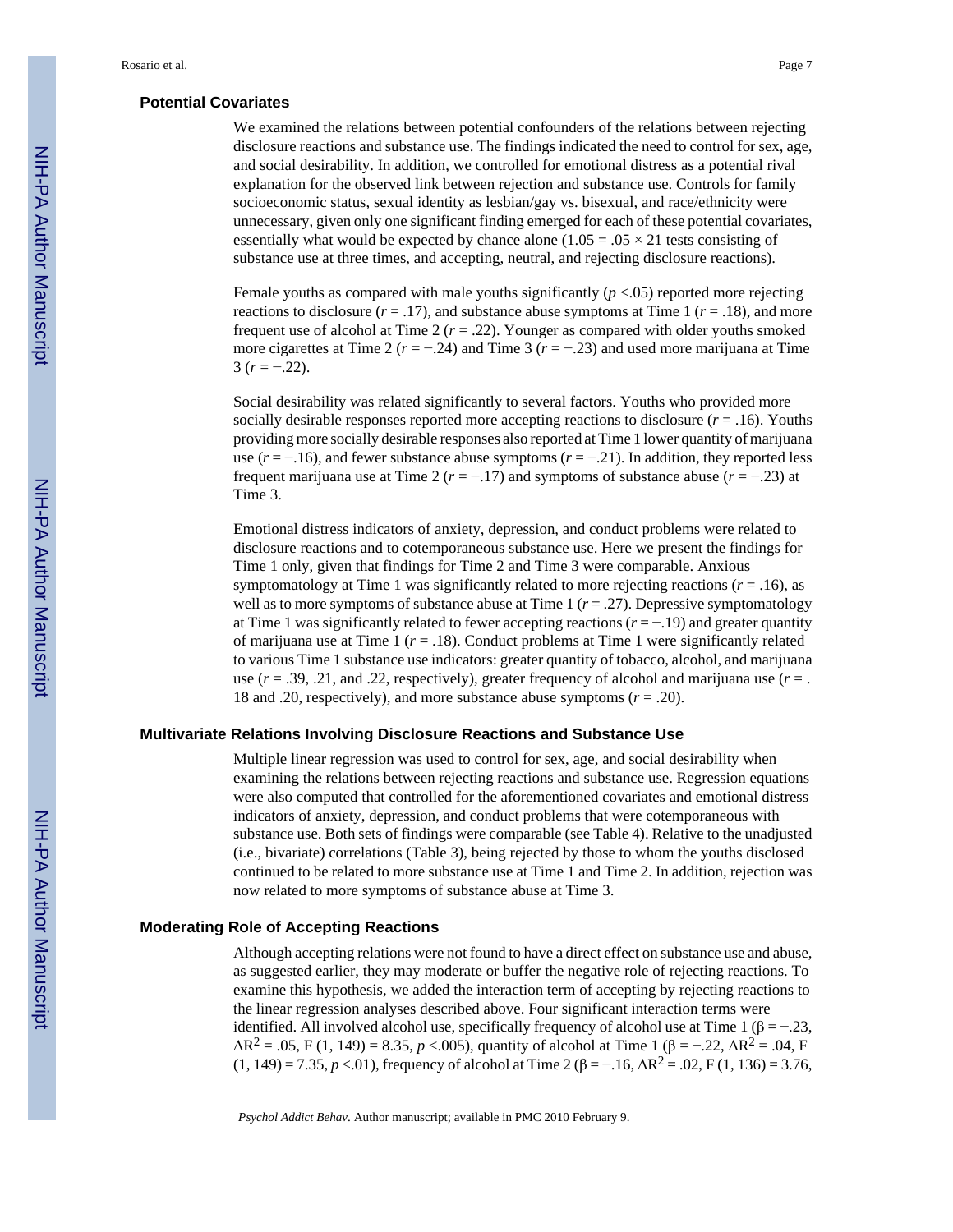$p < .06$ ), and quantity of alcohol at Time 3 ( $\beta = -.20$ ,  $\Delta R^2 = .04$ , F (1, 119) = 4.89, *p* <.05). These moderating findings were nearly identical across models that did or did not control for emotional distress.

Figure 1 depicts the regression slopes for the four moderating relations. In all cases, accepting reactions buffered the relation between rejecting reaction and alcohol use, in which accepting reactions protected youths from the negative role of rejecting reactions on alcohol use. Specifically, among youths with fewer (1 *SD* below the mean) accepting reactions, alcohol frequency and quantity were found to increase as the number of rejecting reactions increased. However, for youths with a high number of accepting reactions (1 *SD* above the mean), the associations of rejecting reactions with alcohol use were largely attenuated, such that youths with more accepting reactions reported a consistently low/moderate level of alcohol use, regardless of the number of rejecting reactions experienced.

#### **Discussion**

The current report examined whether reactions to disclosure may account for the literature's inconsistent findings between disclosure and substance use and abuse. As hypothesized, we found that although youths had disclosed to a number of individuals by Time 1 (i.e., recruitment), the numbers of disclosures were not particularly informative of substance use. Instead, it was the number of perceived rejecting reactions that mattered for substance use. Specifically, more rejecting reactions by Time 1 were associated with greater substance use at Time 1 and Time 2, including greater tobacco, alcohol, and marijuana use frequency and quantity, as well as a greater number of symptoms of substance abuse.

These findings held after controlling for sex, age, and social desirability, and emotional distress. In fact, controlling for these factors increased the magnitude of the association between rejecting disclosure reactions and the number of symptoms of substance abuse at Time 3 (which were only marginally associated with rejecting reactions prior to imposing controls). The fact that these findings held even after controlling for emotional distress indicates that emotional distress did not explain the association between rejecting reactions and substance use (i.e., rejecting reactions do not promote distress, which in turn, promotes substance use). Rather, rejecting reactions had a direct association with substance use, regardless of emotional distress, suggesting that substances were not used to cope with the emotional distress caused by rejecting disclosure reactions. However, youths may be using substances to cope with emotional distress from other sources or from other stressors not examined here, such as negative self-evaluations (i.e., low self-esteem) or negative evaluations of one's homosexuality/bisexuality (i.e., internalized homophobia). Future research should examine these potential mediators.

Our findings suggest that rejecting disclosure reactions may have long-term implications for substance use and abuse, given that rejecting disclosure reactions occurring before Time 1 were related to tobacco, alcohol, and marijuana use at Times 1 and 2, as well as substance abuse at Time 3. Indeed, three to four years had elapsed since the youths' first disclosures and the Time 1 through Time 3 assessments, suggesting that some of these rejecting reactions continued to impact substance use long after disclosure. Furthermore, this association endured despite changes in the youths' relationships that may have occurred subsequent to the disclosure reactions at Time 1. For example, youths may have distanced themselves from those individuals who rejected them, previously rejecting individuals may have become more accepting, and youths may have new disclosures and disclosure reactions that occurred after Time 1 (albeit few in this sample). Although we were unable to examine the roles played by these changes in this study, they should be considered in future research. Nevertheless, the fact that the initial rejecting reactions at Time 1 continued to be associated with subsequent substance use suggests that subsequent disclosures or relationship improvements did not attenuate the association.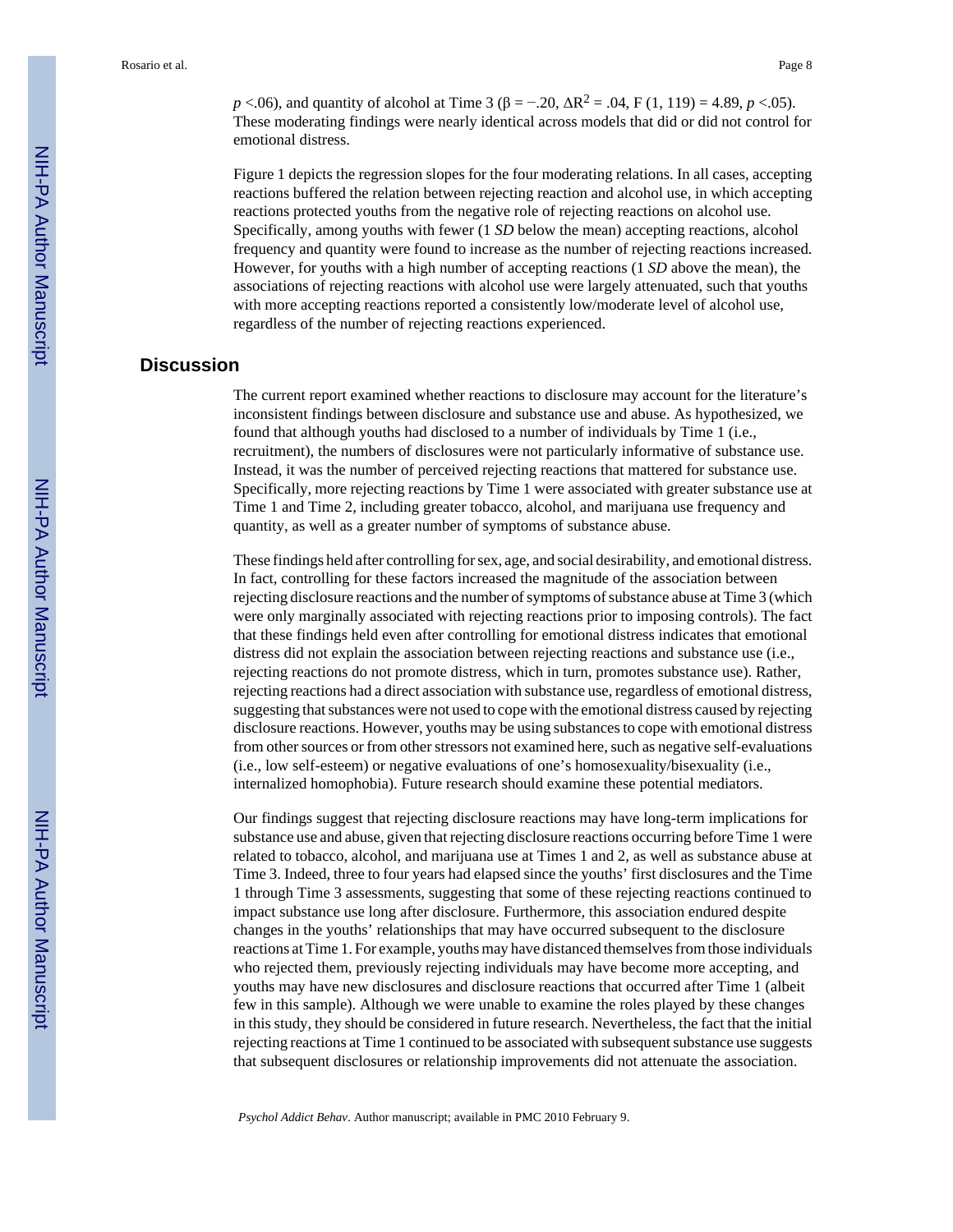In addition to the negative role of rejecting reactions, accepting reactions were found to have an important role in substance use. Although accepting reactions were not directly associated with substance use, they were found to moderate or buffer the negative association of rejecting reactions on concurrent and subsequent alcohol use. Such buffering has important implications, indicating that accepting reactions may blunt the potential negative consequences of rejecting reactions, at least for alcohol use. In other words, the potential distress associated with being rejected by some individuals may be blunted by being accepted by other individuals. Furthermore, consistent with the long-term effects of rejecting reactions, accepting reactions were found to protect youths against alcohol use not only at Time 1, but also at Times 2 and 3. However, there are important limitations to the protective role of accepting reactions in that these moderating findings were only found for alcohol use, not for tobacco, marijuana, and substance abuse. Reasons for this are unclear. The mechanism by which rejecting reactions influence tobacco and marijuana use may differ from that of alcohol use, such that accepting reactions are not able to buffer the former outcomes. It may be that the association between rejecting reactions and tobacco and marijuana use is too strong to be overcome by accepting reactions. Regardless, the moderating findings have important implications, suggesting that neither all LGB youths nor all youths who experience rejecting reactions are at risk for substance use.

#### **A New Hypothesis: The Disclosure Reaction Hypothesis**

The findings that youths' level of disclosure of their sexual orientation was unrelated to substance use, but rather that reactions to disclosure were more critical, gives rise to a more nuanced set of hypotheses for understanding LGB substance use, as well as other LGB health outcomes. Specifically, rejecting reactions to disclosure may place youths at risk for poor health-related outcomes and accepting reactions may buffer or protect youths from the adverse consequences of rejection. This new disclosure reaction hypothesis may help one understand some findings in the literature that heretofore have contradicted the prevalent hypothesis that disclosure is healthy (e.g., Kipke et al., 2007; Klitzman et al., 2002; McKirnan & Peterson, 1989; Thiede et al., 2003). Furthermore, the new hypothesis may have implications for understanding the role of disclosure on various other health and adaptational outcomes.

#### **Limitations**

The report has a number of limitations requiring mention, which future research may want to address. The sample of youths was small, although we had sufficient numbers of cases to detect medium effects. In addition, the sample was recruited from gay-focused settings and, therefore, is not representative of all LGB youths. Our youths may be more open about their sexual orientation and may have disclosed more widely than LGB youths who do not attend LGB organizations. As such, most youths had disclosed prior to Time 1 and many had no new disclosures after Time 1, preventing us from examining whether additional new disclosures were associated with substance use. In addition, as noted earlier, youths in the sample initiated substance use in early adolescence (Rosario, et al., 1997), on average 2 years before their first disclosure ( $M = 15.4$ ). Thus, the current study was unable to examine whether rejecting reactions were related to initiation of substance use. Finally, because disclosures and disclosure reactions occurred well before our assessments of emotional distress, the ability of emotional distress to mediate the relation between disclosure and substance use may have been reduced.

#### **Implications**

Despite the limitations, the report provides potential insights into why LGB youths report more substance use and abuse than heterosexual peers (Marshal et al., 2008). It highlights that a unique experience of LGB youths – disclosure of their sexual orientation – may result in rejection and that this rejection is linked to coincident and subsequent substance use.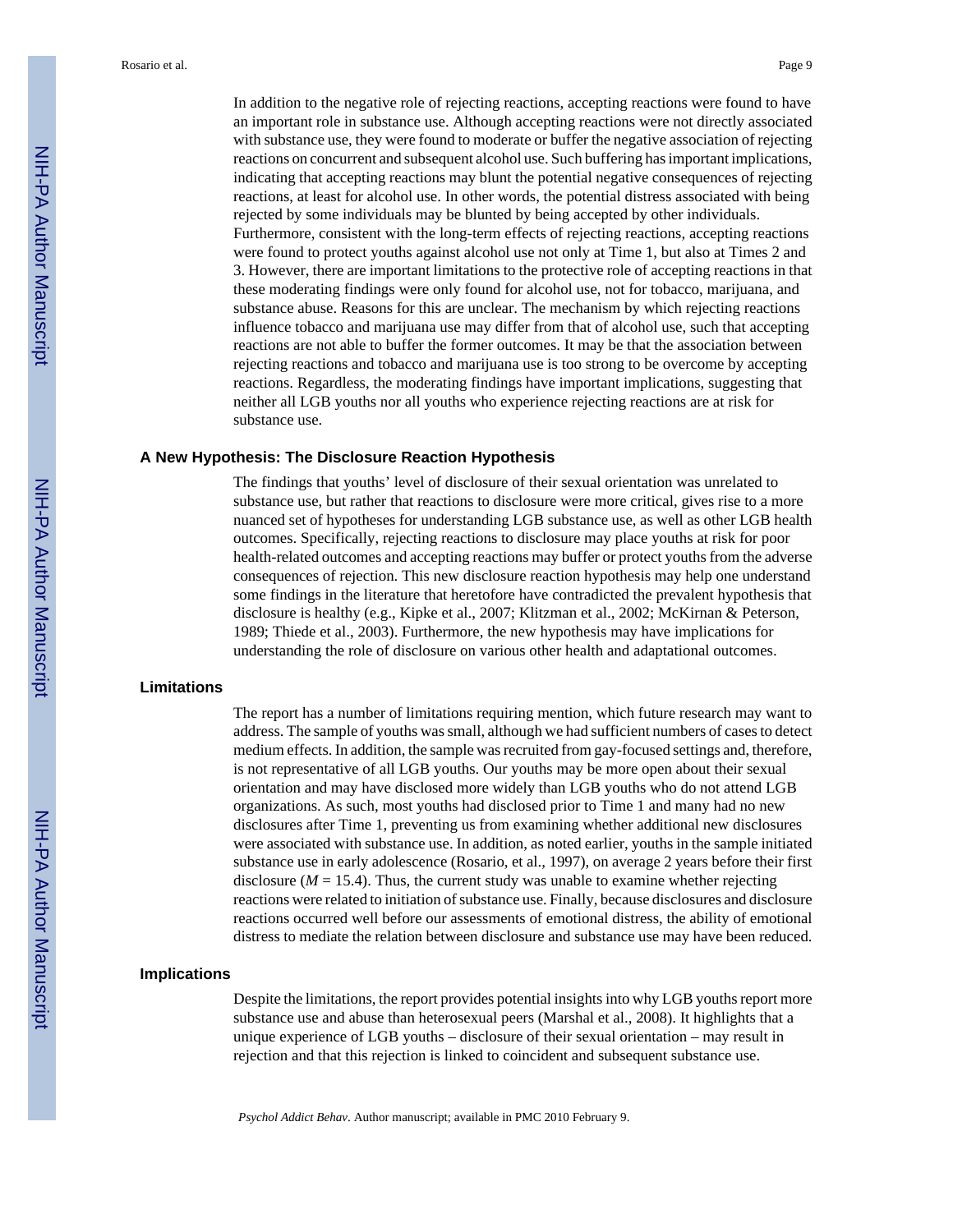Furthermore, accepting reactions may buffer against the potential negative consequences of rejecting reactions. These findings suggest that efforts to educate parents and other societal entities about homosexuality and the potential negative effects of rejection seem necessary to prevent and reduce substance use and abuse, as well as other poor health-related outcomes among LGB individuals. As individuals and communities recognize the detrimental effects of rejection, they may provide settings that promote a secure base to protect LGB youths and address the youths' concerns. Indeed, supportive programs have been associated with reductions in substance use and other health-related risk behaviors among LGB youths (e.g., Blake et al. 2001; Eisenberg & Wechsler, 2003b; Goodenow, Szalacha, & Westheimer, 2006). Such efforts may indicate why we found that accepting reactions buffered the relations between rejecting reactions and alcohol use. Nevertheless, until such efforts are widespread throughout societal levels and institutions, LGB individuals may continue to be at risk for substance use and abuse and other poor health-related outcomes. Furthermore, our findings may have implications for the treatment of LGB youths who use or abuse substances. Specifically, the findings suggest that treatment programs and therapeutic interventions may need to address the consequences of experiencing rejecting reactions in order to most successfully address the needs of LGB youths. By preventing and addressing the impact of rejecting reactions, LGB youths may be helped to grow into healthy and substance-free adults.

#### **Acknowledgments**

This work was supported by Center Grant P50-MH43520 from the National Institute of Mental Health (Margaret Rosario, Project PI; Anke Ehrhardt, Center PI).

#### **References**

- American Psychiatric Association. Diagnostic and statistical manual of mental disorders: DSM-III-R. 3. Washington, DC: Author; 1987. Rev. ed
- Beals KP, Peplau LA. Disclosure patterns within social networks of gay men and lesbians. Journal of Homosexuality 2006;51:101–120. [PubMed: 16901869]
- Blake SM, Ledsky R, Lehman T, Goodenow C, Sawyer R, Hack T. Preventing sexual risk behaviors among gay, lesbian, and bisexual adolescents: The benefits of gay-sensitive HIV instruction in schools. American Journal of Public Health 2001;91:940–946. [PubMed: 11392938]
- Bontempo DE, D'Augelli AR. Effects of at-school victimization and sexual orientation on lesbian, gay, or bisexual youths' health risk behavior. Journal of Adolescent Health 2002;30:364–374. [PubMed: 11996785]
- Cass VC. Homosexual identity formation: A theoretical model. Journal of Homosexuality 1979;4:219– 235. [PubMed: 264126]
- Cohen, J.; Cohen, P.; West, SG.; Aiken, LS. Applied multiple regression/correlation analysis for the behavioral sciences. 3. Mahwah, NJ: Erlbaum; 2003.
- Corrigan PW, Matthews AK. Stigma and disclosure: Implications for coming out of the closet. Journal of Mental Health 2003;12:235–248.
- Crowne, DP.; Marlowe, D. The approval motive. Westport, CT: Greenwood Press; 1964.
- D'Augelli AR. Mental health problems among lesbian, gay, and bisexual youth ages 14 to 21. Clinical Child Psychology and Psychiatry 2002;7:433–456.
- D'Augelli AR, Grossman AH, Starks MT. Parents' awareness of lesbian, gay, and bisexual youths' sexual orientation. Journal of Marriage and Family 2005;67:474–482.
- D'Augelli AR, Hershberger SL, Pilkington NW. Lesbian, gay, and bisexual youth and their families: Disclosure of sexual orientation and its consequences. American Journal of Orthopsychiatry 1998;68:361–371. [PubMed: 9686289]
- D'Augelli AR, Pilkington NW, Hershberger SL. Incidence and mental health impact of sexual orientation victimization of lesbian, gay, and bisexual youths in high school. School Psychology Quarterly 2002;17:148–167.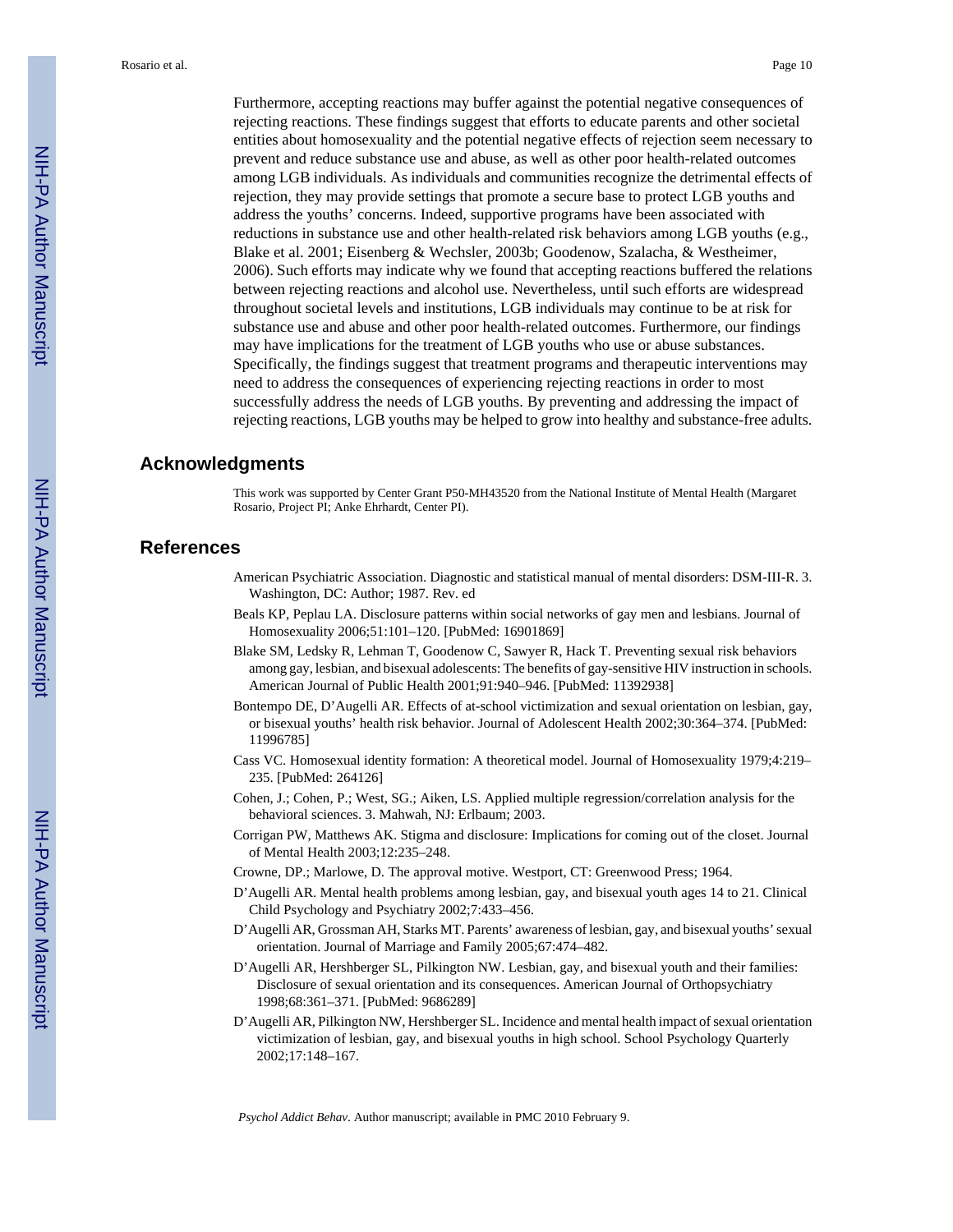- Derogatis, LR. BSI, brief symptom inventory: Administration, scoring, and procedures manual. Minneapolis, MN: National Computer Systems; 1993.
- Diamond LM, Lucas S. Sexual-minority and heterosexual youths' peer relationships: Experiences, expectations, and implications for well-being. Journal of Research on Adolescence 2004;14:313– 340.
- DiPlacido, J. Minority stress among lesbians, gay men, and bisexuals: A consequence of heterosexism, homophobia, and stigmatization. In: Herek, GM., editor. Stigma and sexual orientation: Understanding prejudice against lesbians, gay men, and bisexuals. Thousand Oaks, CA: Sage; 1998. p. 138-159.
- Eisenberg M, Wechsler H. Substance use behaviors among college students with same-sex and oppositesex experience: Results from a national study. Addictive Behaviors 2003a;28:899–913. [PubMed: 12788264]
- Eisenberg M, Wechsler H. Social influences on substance-use behaviors of gay, lesbian, and bisexual college students: Findings from a national study. Social Science and Medicine 2003b;57:1913–1923. [PubMed: 14499515]
- Elizur Y, Ziv M. Family support and acceptance, gay male identity formation, and psychological adjustment: A path model. Family Process 2001;40:125–144. [PubMed: 11444052]
- Goodenow C, Szalacha L, Westheimer K. School support groups, other school factors, and the safety of sexual minority adolescents. Psychology in the Schools 2006;43:573–589.
- Greene, K.; Derlega, VJ.; Matthews, A. Self-disclosure in personal relationships. In: Vangelisti, AL.; Perlman, D., editors. The Cambridge Handbook of Personal Relationships. New York: Cambridge; 2006. p. 409-427.
- Grossman AH, Kerner MS. Support networks of gay male and lesbian youth. Journal of Gay, Lesbian, and Bisexual Identity 1998;3:27–46.
- Hughes TL, Eliason M. Substance use and abuse in lesbian, gay, bisexual and transgender populations. Journal of Primary Prevention 2002;22:263–298.
- Kipke MD, Weiss G, Ramirez M, Dorey F, Ritt-Olson, et al. Club drug use in Los Angeles among young men who have sex with men. Substance Use & Misuse 2007;42:1723–1743. [PubMed: 17934992]
- Klitzman RL, Greenberg JD, Pollack LM, Dolezal C. MDMA ('ecstasy') use, and its association with high risk behaviors, mental health, and other factors among gay/bisexual men in New York City. Drug and Alcohol Dependence 2002;66:115–125. [PubMed: 11906799]
- Larson DG, Chastain RL. Self-concealment: Conceptualization, measurement, and health implications. Journal of Social and Clinical Psychology 1990;9:439–455.
- Lepore SJ. Social conflict, social support, and psychological distress: Evidence of cross-domain buffering effects. Journal of Personality and Social Psychology 1992;63:857–867. [PubMed: 1447698]
- Marshal MP, Friedman MS, Stall R, King KM, Miles J, et al. Sexual orientation and adolescent substance use: A meta-analysis and methodological review. Addiction 2008;103:546–556. [PubMed: 18339100]
- McKirnan DJ, Peterson PL. Psychosocial and cultural factors in alcohol and drug abuse: An analysis of a homosexual community. Addictive Behaviors 1989;14:555–563. [PubMed: 2589134]
- Merighi JR, Grimes MD. Coming out to families in a multicultural context. Families in Society 2000;81:32–41.
- Meyer IH. Prejudice, social stress, and mental health in lesbian, gay, and bisexual populations: Conceptual issues and research evidence. Psychological Bulletin 2003;129:674–697. [PubMed: 12956539]
- Morris JF. Lesbian coming out as a multidimentional process. Journal of Homosexuality 1997;33:1–22. [PubMed: 9210010]
- National Institute of Mental Health. Diagnostic Interview Schedule for Children: Child informant (interview about self). Rockville, MD: Author; 1992.
- Pachankis JE. The psychological implications of concealing a stigma: A cognitive-affective-behavioral model. Psychological Bulletin 2007;133:328–345. [PubMed: 17338603]
- Peirce RS, Frone MR, Russell M, Cooper ML. Financial stress, social support, and alcohol involvement: A longitudinal test of the buffering hypothesis in a general population survey. Health Psychology 1996;15:38–47. [PubMed: 8788539]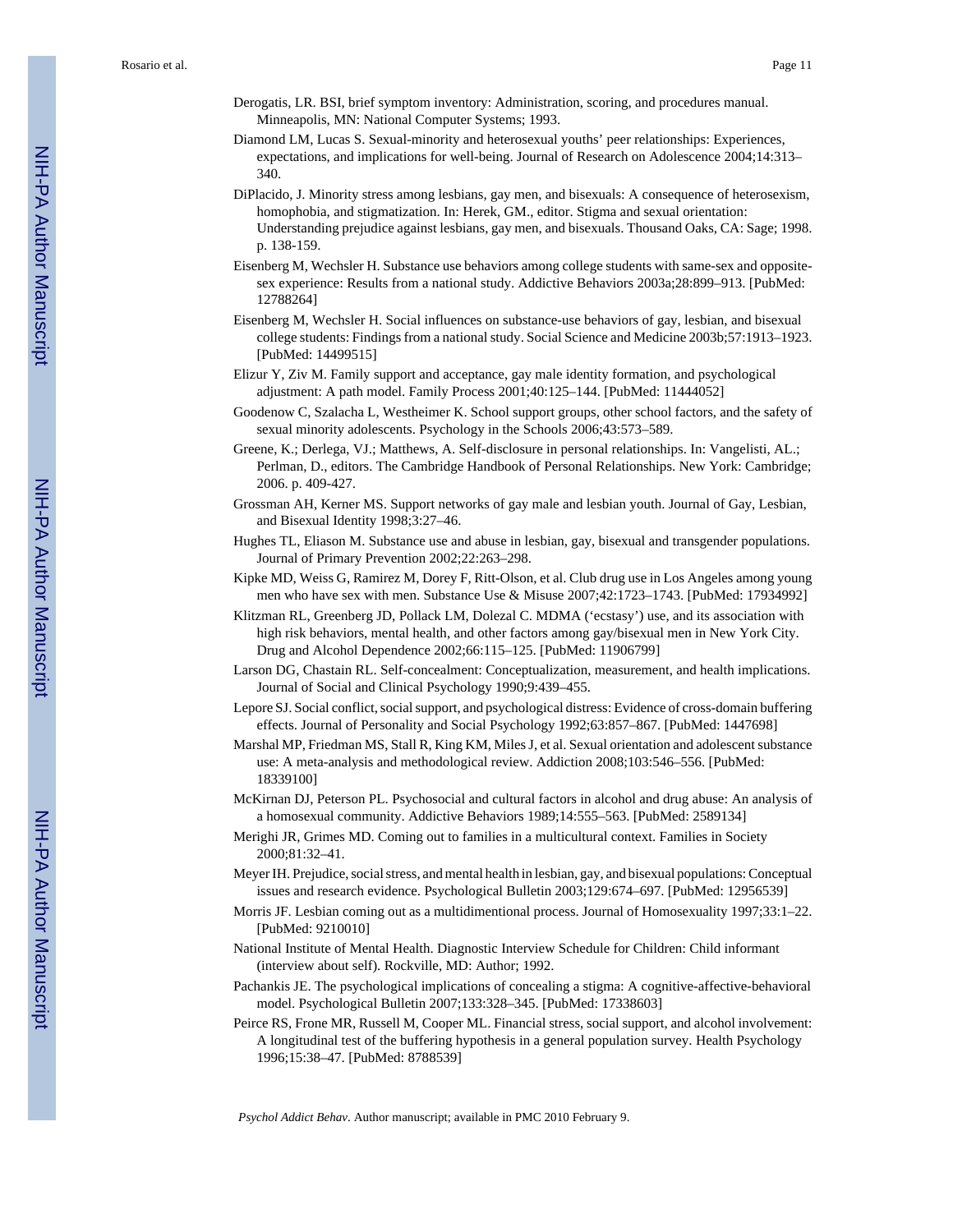- Pennebaker, JW., editor. Emotion, disclosure, and health. Washington DC: American Psychological Association; 1989.
- Rosario M, Hunter J, Gwadz M. Exploration of substance use among lesbian, gay, and bisexual youth: Prevalence and correlates. Journal of Adolescent Research 1997;12:454–476.
- Rosario M, Hunter J, Maguen S, Gwadz M, Smith R. The coming-out process and its adaptational and health-related associations among gay, lesbian, and bisexual youths: Stipulation and exploration of a model. American Journal of Community Psychology 2001;29:133–160. [PubMed: 11439825]
- Rosario M, Rotheram-Borus MJ, Reid H. Gay-related stress and its correlates among gay and bisexual male adolescents of predominantly Black and Hispanic background. Journal of Community Psychology 1996;24:136–159.
- Rosario M, Schrimshaw EW, Hunter J. Predictors of substance use over time among gay, lesbian, and bisexual youths: An examination of three hypotheses. Addictive Behaviors 2004;29:1623–1631. [PubMed: 15451129]
- Rosario M, Schrimshaw EW, Hunter J. A model of sexual risk behaviors among young gay and bisexual men: Longitudinal associations of mental health, substance abuse, sexual abuse, and the coming-out process. AIDS Education and Prevention 2006;18:444–460. [PubMed: 17067255]
- Rotheram-Borus MJ, Rosario M, Van Rossem R, Reid H, Gillis R. Prevalence, course, and predictors of multiple problem behaviors among gay and bisexual male adolescents. Developmental Psychology 1995;31:75–85.
- Russell ST, Driscoll AK, Truong N. Adolescent same-sex romantic attractions and relationships: Implications for substance use and abuse. American Journal of Public Health 2002;92:198–202. [PubMed: 11818291]
- Safren SA, Heimberg RG. Depression, hopelessness, suicidality, and related factors in sexual minority and heterosexual adolescents. Journal of Consulting and Clinical Psychology 1999;67:859–866. [PubMed: 10596508]
- Savin-Williams, RC. "…And then I became gay": Young men's stories. New York: Routledge; 1998.
- Savin-Williams, RC. How families negotiate coming out. Washington DC: American Psychological Association; 2001. Mom, dad. I'm gay.
- Savin-Williams RC, Ream GL. Sex variations in the disclosure to parents of same-sex attractions. Journal of Family Psychology 2003;17:429–438. [PubMed: 14562466]
- Stall R, Paul JP, Greenwood G, Pollack LM, Bein E, et al. Alcohol use, drug use and alcohol-related problems among men who have sex with men: The urban men's health study. Addiction 2001;96:1589–1601. [PubMed: 11784456]
- Stroebe M, Schut H, Stroebe W. Who benefits from disclosure? Exploration of attachment style differences in the effects of expressing emotions. Clinical Psychology Review 2006;26:66–85. [PubMed: 16194589]
- Thiede H, Valleroy LA, MacKellar DA, Celentano DD, Ford WL, et al. Regional patterns and correlates of substance use among young men who have sex with men in 7 US urban areas. American Journal of Public Health 2003;93:1915–1921. [PubMed: 14600066]
- Troiden RR. The formation of homosexual identities. Journal of Homosexuality 1989;17:43–73. [PubMed: 2668403]
- Valentine G, Skelton T, Butler R. Coming out and outcomes: Negotiating lesbian and gay identities with, and in, the family. Environment and Planning D: Society and Space 2003;21:479–499.
- Whittington SA. Effects of coming out, age, mental health, and abuse on alcohol related behaviors in lesbians. (Doctoral dissertation, Pacific Graduate School of Psychology). Dissertation Abstracts International 2000;61:1067. (AAI9959036).
- Wills TA, Cleary SD. How are social support effects mediated? A test with parental support and adolescent substance use. Psychology of Addictive Behaviors 1996;71:937–952.
- Wills, TA.; Fegan, MF. Social networks and social support. In: Baum, A.; Revenson, TA.; Singer, JE., editors. Handbook of Health Psychology. Mahwah, NJ: Erlbaum; 2001. p. 209-234.
- Wong CF, Kipke MD, Weiss G. Risk factors for alcohol use, frequent use, and binge drinking among young men who have sex with men. Addictive Behaviors 2008;33:1012–1020. [PubMed: 18495364]
- Wright ER, Perry BL. Sexual identity distress, social support, and the health of gay, lesbian, and bisexual youth. Journal of Homosexuality 2006;51:81–110. [PubMed: 16893827]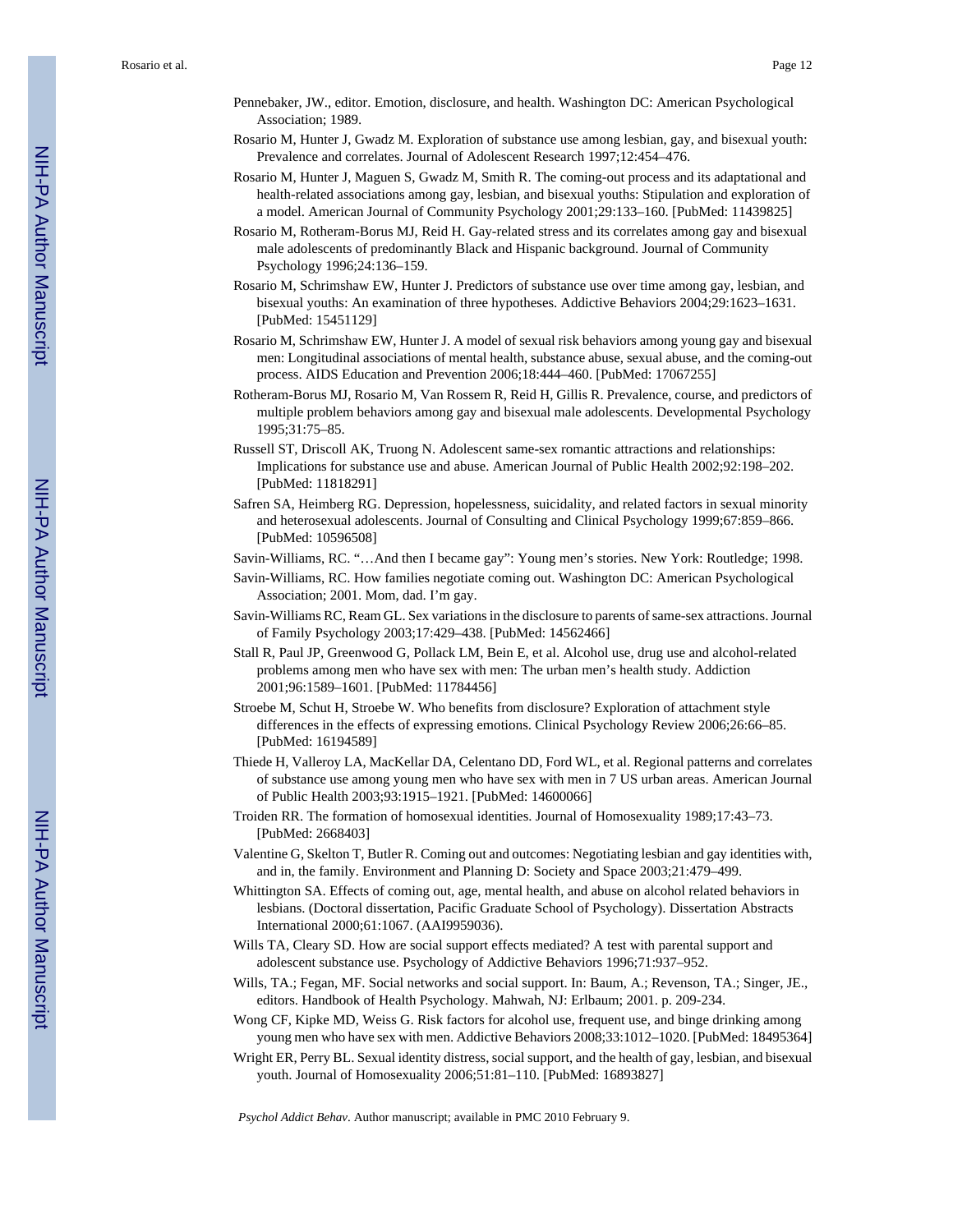Rosario et al. Page 13



#### **Figure 1.**

Significant interactions between accepting and rejecting reactions to disclosure and their association with alcohol use at Times 1, 2, and 3.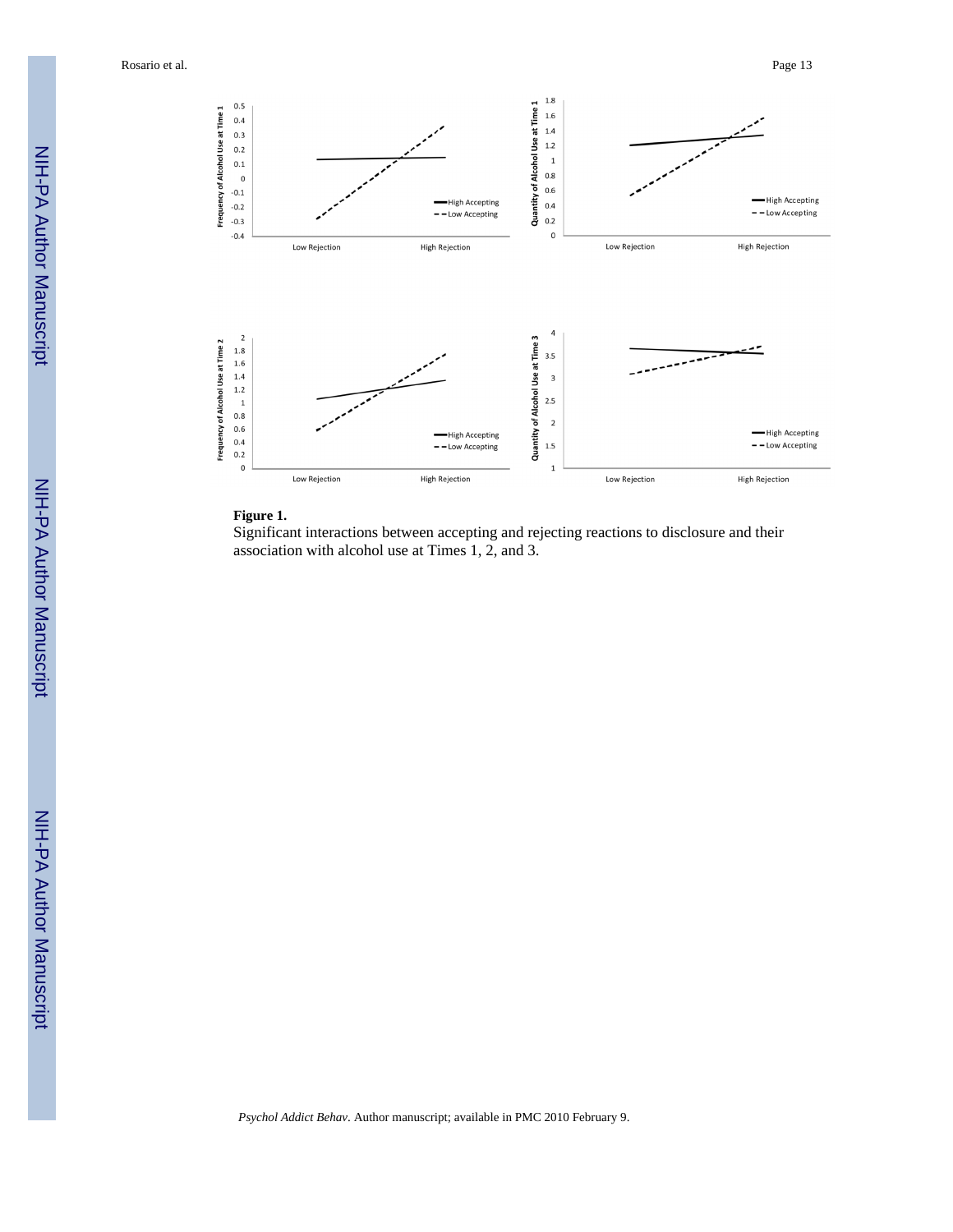| í            |
|--------------|
|              |
|              |
|              |
| <b>Ollin</b> |
|              |
|              |
|              |
|              |
|              |
|              |
|              |
| Ì            |
|              |
|              |
|              |
| ļ            |
|              |
|              |
|              |
|              |
|              |
|              |

**Table 1**

Disclosure to Others by Youths. Disclosure to Others by Youths.

|                                              |                  |                            | Individuals to whom youths first disclosed $(n = 147)$ Individuals to whom youths disclosed by Time 1 $(n = 152)$ |        |       |
|----------------------------------------------|------------------|----------------------------|-------------------------------------------------------------------------------------------------------------------|--------|-------|
|                                              | $\boldsymbol{M}$ | $\left( \text{SD} \right)$ | z<br>ళ                                                                                                            | ళ      | r.    |
| Age at Time 1                                | 18.3             | (1.7)                      |                                                                                                                   |        |       |
| Age at first disclosure                      | 15.4             | (2.3)                      |                                                                                                                   |        |       |
| Age at first awareness of sexual orientation | 10.7             | (3.3)                      |                                                                                                                   |        |       |
| Disclosure to:                               |                  |                            |                                                                                                                   |        |       |
| Parent                                       |                  |                            | $\overline{4}$<br>9.5                                                                                             | 79.0   | 120   |
| Mother                                       |                  |                            | (13)<br>(8.8)                                                                                                     | (76.3) | (116) |
| Father                                       |                  |                            | $\ominus$<br>(0.7)                                                                                                | (41.5) | (63)  |
| Sibling                                      |                  |                            | $\square$<br>6.8                                                                                                  | 61.2   | 93    |
| Sister                                       |                  |                            | $\circledcirc$<br>(6.1)                                                                                           | (44.7) | (68)  |
| <b>Brother</b>                               |                  |                            | $\ominus$<br>(0.7)                                                                                                | (32.2) | (49)  |
| Extended Family <sup>1</sup>                 |                  |                            | $\Omega$<br>13.6                                                                                                  | 64.5   | 98    |
| Friend                                       |                  |                            | 84<br>57.1                                                                                                        | 90.8   | 138   |
| Partner/lover                                |                  |                            | $\infty$<br>5.4                                                                                                   | 23.0   | 35    |
| Formal adult $^2$                            |                  |                            | 5<br>3.4                                                                                                          | 23.0   | 35    |
| Other $^3$                                   |                  |                            | $\circ$<br>$\frac{1}{4}$                                                                                          | 21.0   | 32    |

*Psychol Addict Behav*. Author manuscript; available in PMC 2010 February 9.

ceeds 100% Note. Percentages for individuals to whom youths first disclosed may not sum to 100% due to rounding error. The sum of percentages for individuals to whom youths have disclosed by Time 1 exceeds 100% AVIE. TELEVILLES AN INITIALIZED WITH YOUR THE DECAUSE YOUTHS had disclosed to multiple individuals. because youths had disclosed to multiple individuals.

 $I$  Extended family includes, for example, grandparent, aunt/uncle, cousin, and niece/nephew. *1*Extended family includes, for example, grandparent, aunt/uncle, cousin, and niece/nephew.

 $^2$  Formal adults include, for example, religious leader, teacher, coach, therapist, and counselor. *2*Formal adults include, for example, religious leader, teacher, coach, therapist, and counselor.

 $3$  Others include acquaintances (e.g., roommates, co-worker, neighbor;  $n = 16$ ) and other individuals not included elsewhere ( $n = 16$ ). *3*Others include acquaintances (e.g., roommates, co-worker, neighbor; *n* = 16) and other individuals not included elsewhere (*n* = 16).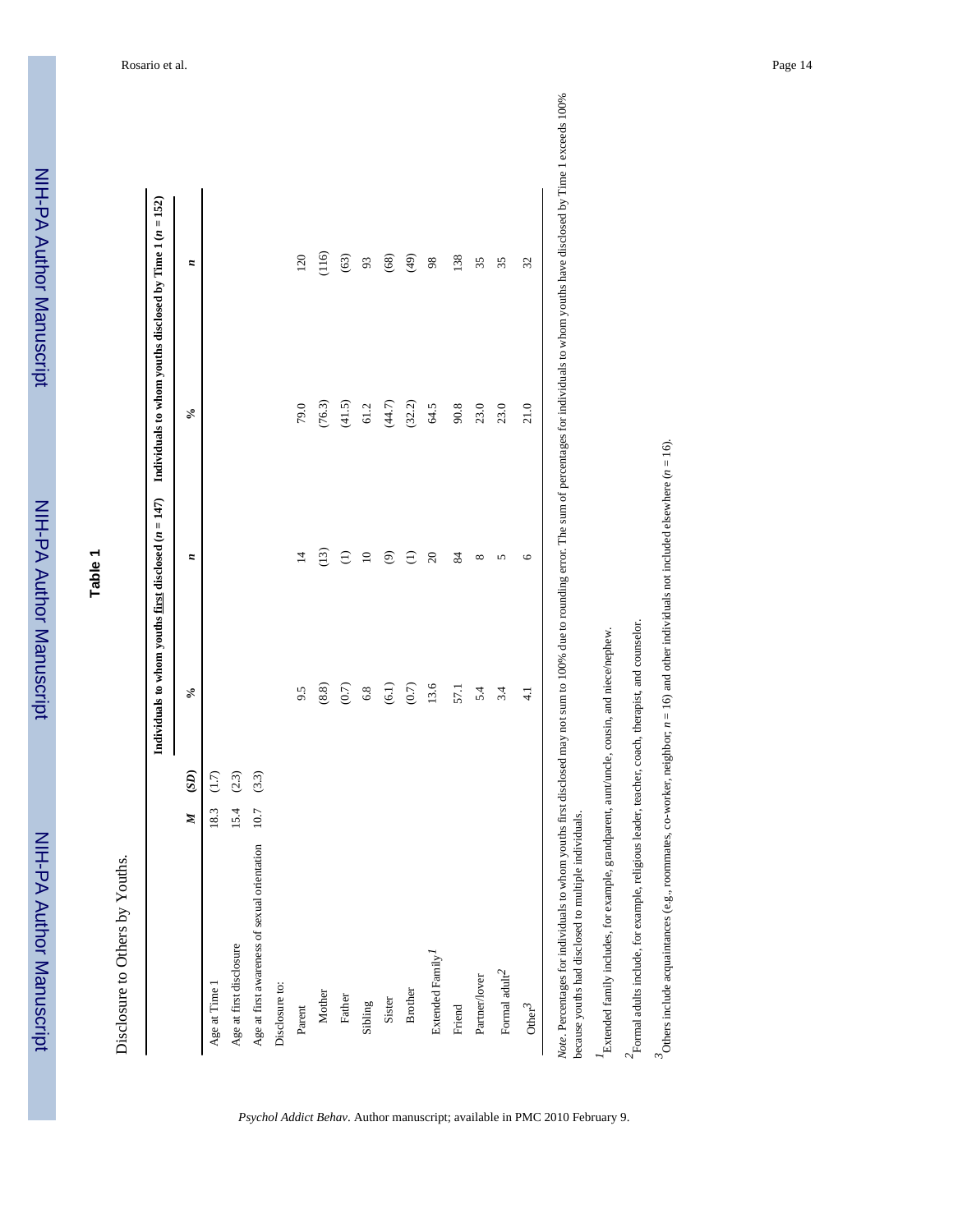# **Table 2**

Method by Which Individuals Became Aware of Youth's LGB Sexuality and Reactions by Others to Youth's Disclosure. Method by Which Individuals Became Aware of Youth's LGB Sexuality and Reactions by Others to Youth's Disclosure.

|                                   |               |                | Number of Individuals by Method   |      | Number of Youths Experiencing Each Method   |
|-----------------------------------|---------------|----------------|-----------------------------------|------|---------------------------------------------|
|                                   | Þ             | S.             | Range                             | ℅    | $(N = 156)$                                 |
| Disclosure by Youth               | 6.7           | 4.88           | $0 - 25$                          | 97.4 | 152                                         |
| Learned From Another Person       | $\frac{3}{2}$ | 1.88           | $0 - 13$                          | 52.6 | 82                                          |
| Discovered on Own                 | 0.6           | 1.02           | $0 - 6$                           | 34.0 | 53                                          |
| Suspected                         | $\ddot{ }$    | $\frac{40}{5}$ | $0 - 7$                           | 50.0 | 78                                          |
|                                   |               |                | Number of Reactions to Disclosure |      | Number of Youths Experiencing Each Reaction |
|                                   | $\mathbb N$   | $\overline{c}$ | Range                             | ℅    | $(N = 156)$                                 |
| <b>Total Disclosure Reactions</b> | 6.7           | 4.88           | $0 - 36$                          | 97.4 | 152/156                                     |
| Accepting                         | 5.5           | 4.75           | $0 - 30$                          | 96.1 | 150/156                                     |
| Neutral                           | 0.7           | $\frac{1}{10}$ | $0 - 6$                           | 42.3 | 66/156                                      |
| Rejecting                         | 0.7           | 1.01           | $0 - 5$                           | 54.5 | 85/156                                      |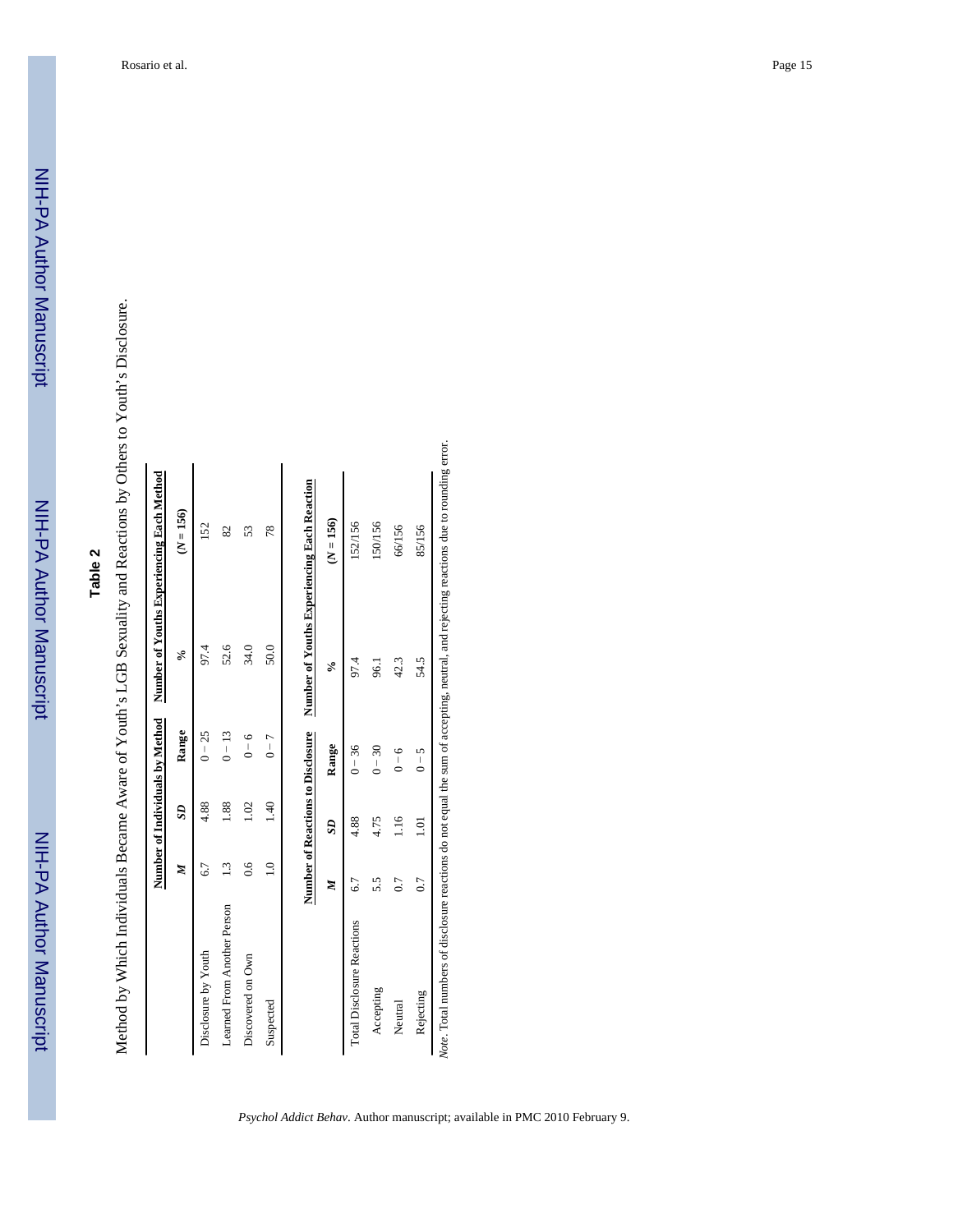NIH-PA Author Manuscript

NIH-PA Author Manuscript

# **Table 3**

Pearson Correlation Coefficients of Disclosure and Disclosure Reactions With Substance Use, and Means and Standard Deviations of Substance Use. Pearson Correlation Coefficients of Disclosure and Disclosure Reactions With Substance Use, and Means and Standard Deviations of Substance Use.

|                                    | Number of Disclosures |                |                  |                     |              |                |
|------------------------------------|-----------------------|----------------|------------------|---------------------|--------------|----------------|
|                                    |                       | Accepting      | Neutral          | Rejecting           | $\mathbb{Z}$ | S <sub>2</sub> |
| Time $1(N = 156)$ :                |                       |                |                  |                     |              |                |
| Number of Cigarettes Used          | $\ddot{=}$            | $\overline{0}$ | 14 <sup>†</sup>  | $\vec{H}$           | 1.28         | 1.58           |
| Frequency of Alcohol Use           | $\overline{0}$        | $\mathcal{O}$  | S.               | $\mathbf{^{19}$     | 0.92         | 0.78           |
| Quantity of Alcohol Used           | $\Xi$                 | $\mathfrak{S}$ | 07               | $21***$             | 1.37         | 1.20           |
| Frequency of Marijuana Used        | $\sim$                | $-0$           | $\mathfrak{S}$   | $21***$             | 0.52         | 0.72           |
| Quantity of Marijuana Used         | $-0$                  | $-0.9$         | $\overline{0}$   | $.25***$            | 0.52         | 0.73           |
| Number of Substance Abuse Symptoms | $\overline{12}$       | 07             | $\Xi$            | $\vec{H}$           | 2.26         | 3.15           |
| Time 2 ( $N = 143$ ):              |                       |                |                  |                     |              |                |
| Number of Cigarettes Used          | Ę                     | $\overline{C}$ | $\overline{.13}$ | $.25***$            | 1.31         | 1.54           |
| Frequency of Alcohol Use           | $18*$                 | .07            | Ę                | $.28***$            | 1.28         | 1.02           |
| Quantity of Alcohol Used           | $\mathbf{^{18}}$      | $\overline{6}$ | $\mathfrak{S}$   | $21$ $^{\ast\ast}$  | 1.50         | 1.17           |
| Frequency of Marijuana Used        | $-0.5$                | $-14$          | 07               | $.23***$            | 0.76         | 0.86           |
| Quantity of Marijuana Used         | $\overline{C}$        | $-06$          | $\odot$          | $18*$               | 0.97         | 1.29           |
| Number of Substance Abuse Symptoms | Ξ                     | $\mathfrak{S}$ | 06               | $.30***$            | 1.24         | 2.12           |
| Time 3 ( $N = 140$ ):              |                       |                |                  |                     |              |                |
| Number of Cigarettes Used          | $\overline{0}$        | $\overline{0}$ | $\overline{12}$  | $\mathcal{S}$       | 1.42         | 1.49           |
| Frequency of Alcohol Use           | $\ddot{=}$            | 08             | 08               | $\ddot{\mathrm{e}}$ | 1.56         | 0.95           |
| Quantity of Alcohol Used           | $\overline{C}$        | $\overline{C}$ | 07               | $\mathfrak{S}$      | 1.86         | 1.06           |
| Frequency of Marijuana Used        | $-10$                 | $-15^{7}$      | 65               | $14^{\dagger}$      | 0.80         | 0.86           |
| Quantity of Marijuana Used         | $-0.9$                | $-14^{7}$      | $\mathfrak{S}$   | $\ddot{5}$          | 0.74         | 0.81           |
| Number of Substance Abuse Symptoms | $\Xi$                 | $-0.3$         | $-03$            | .14 $\dot{t}$       | 2.25         | 3.04           |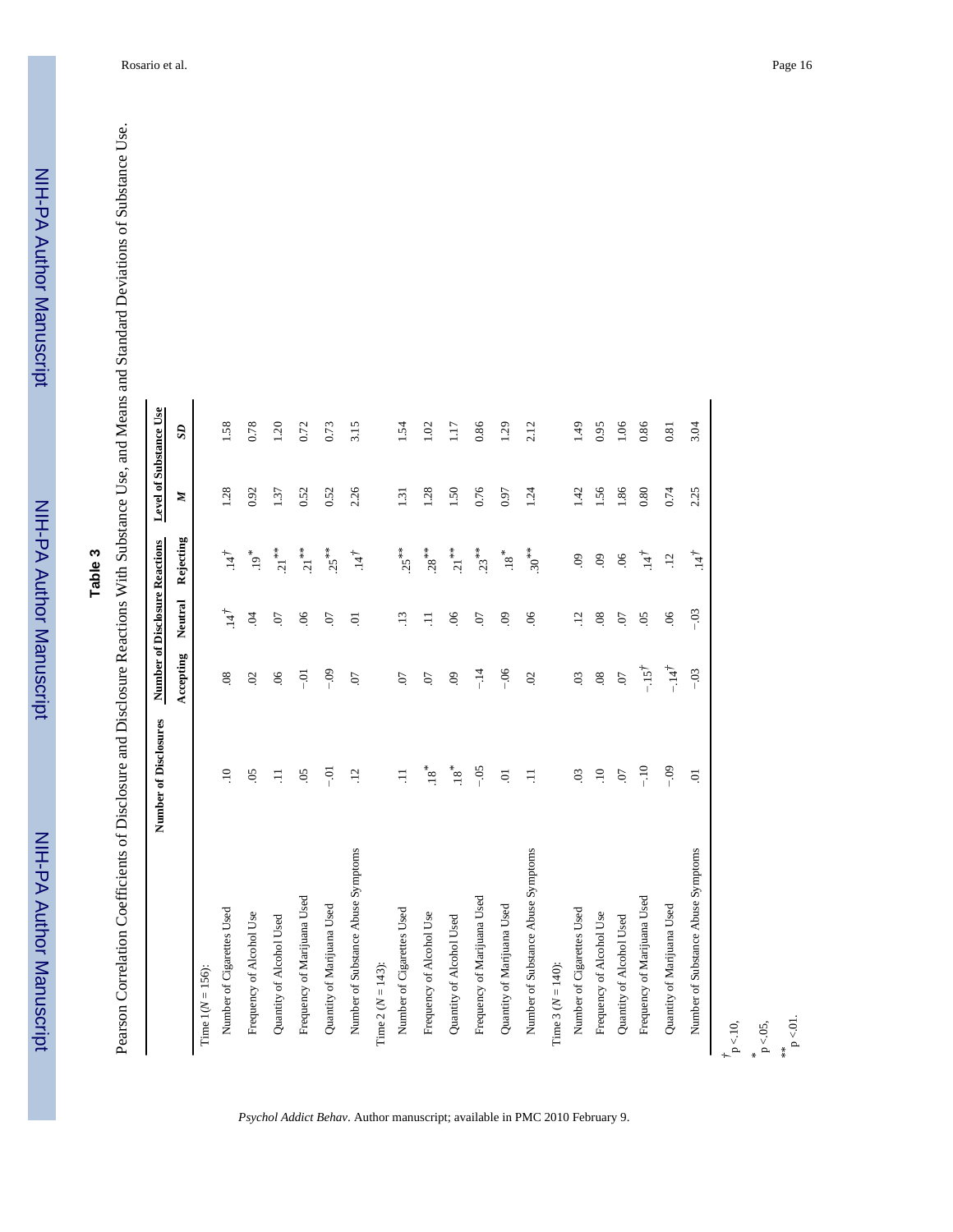## **Table 4**

Multiple Regression of Substance Use on Number of Rejections to Disclosure. Multiple Regression of Substance Use on Number of Rejections to Disclosure.

| Number of Cigarettes Used<br>Time 1: | Beta                | B                | $95%$ CI for B            | Beta             | B                |                           |
|--------------------------------------|---------------------|------------------|---------------------------|------------------|------------------|---------------------------|
|                                      |                     |                  |                           |                  |                  | $95%$ CI for $B$          |
|                                      |                     |                  |                           |                  |                  |                           |
|                                      | $\overline{13}$     | $\overline{c}$   | $-0.04, 0.46^{\dagger}$   | Ę                | $\ddot{1}$       | $-0.06, 0.41$             |
| Frequency of Alcohol Use             | $\frac{6}{1}$       | $\overline{13}$  | $0.00, 0.25$ <sup>*</sup> | $\ddot{ }$       | $\ddot{5}$       | $0.00, 0.25$ <sup>*</sup> |
| Quantity of Alcohol Used             | $\overline{c}$      | 23               | $0.04, 0.42$ <sup>*</sup> | $\ddot{ }$       | 22               | $0.03, 0.41$ <sup>*</sup> |
| Frequency of Marijuana Used          | $\mathcal{L}$       | $\vec{a}$        | $0.03, 0.26$ <sup>*</sup> | $\ddot{0}$       | $\overline{13}$  | $0.02, 0.25$ <sup>*</sup> |
| Quantity of Marijuana Used           | 23                  | $\overline{.16}$ | $0.05, 0.28***$           | $\overline{c}$   | $\overline{.15}$ | $0.03, 0.26$ <sup>*</sup> |
| Substance Abuse Symptoms             | $\ddot{\mathrm{6}}$ | .26              | $-0.22, 0.75$             | $\ddot{9}$       | $\overline{13}$  | $-0.34, 0.61$             |
| Time 2:                              |                     |                  |                           |                  |                  |                           |
| Number of Cigarettes Used            | 28.                 | 42               | $0.18, 0.67***$           | 25               | 37               | $0.13, 0.62***$           |
| Frequency of Alcohol Use             | $\ddot{c}$          | $\ddot{c}$       | $0.08, 0.41***$           | 25               | 25               | $0.08, 0.42***$           |
| Quantity of Alcohol Used             | $\ddot{ }$          | 22               | $0.03, 0.41$ <sup>*</sup> | Li.              | $\overline{.}$   | $-0.00, 0.39^{\dagger}$   |
| Frequency of Marijuana Used          | 22                  | $\ddot{ }$       | $0.05, 0.33***$           | 20               | $\ddot{1}$       | $0.03, 0.32$ <sup>*</sup> |
| Quantity of Marijuana Used           | 28                  | $\overline{31}$  | $0.13, 0.48***$           | 27               | $\ddot{.}30$     | $0.11, 0.48$ **           |
| Substance Abuse Symptoms             | $\dot{4}$           | 69.              | $0.46, 0.92***$           | $\ddot{3}$       | <b>6</b>         | $0.37, 0.85***$           |
| Time 3:                              |                     |                  |                           |                  |                  |                           |
| Number of Cigarettes Used            | $\overline{12}$     | $\overline{.18}$ | $-0.09, 0.45$             | $\overline{12}$  | $\overline{.18}$ | $-0.09, 0.45$             |
| Frequency of Alcohol Use             | $\overline{6}$      | $\overline{6}$   | $-0.08, 0.26$             | 08               | 08               | $-0.10, 0.25$             |
| Quantity of Alcohol Used             | $\overline{08}$     | $\overline{08}$  | $-0.11, 0.27$             | $\overline{0}$   | $\overline{0}$   | $-0.12, 0.26$             |
| Frequency of Marijuana Used          | $\overline{.15}$    | $\overline{13}$  | $-0.01, 0.27^{\dagger}$   | $\overline{.15}$ | $\overline{13}$  | $-0.01, 0.27^{\dagger}$   |
| Quantity of Marijuana Used           | $\overline{12}$     | $\overline{10}$  | $-0.04, 0.23$             | $\overline{12}$  | $\overline{10}$  | $-0.04, 0.23$             |
| Substance Abuse Symptoms             | 20                  | 52               | $0.12, 0.92$ <sup>*</sup> | .18              | 48               | $0.07, 0.88$ <sup>*</sup> |

*Psychol Addict Behav*. Author manuscript; available in PMC 2010 February 9.

*2*Controls were imposed for sex, age, social desirability, and emotional distress coincident with substance use in each analysis.

 $^{2}$ Controls were imposed for sex, age, social desirability, and emotional distress coincident with substance use in each analysis.

*†*p <.10,